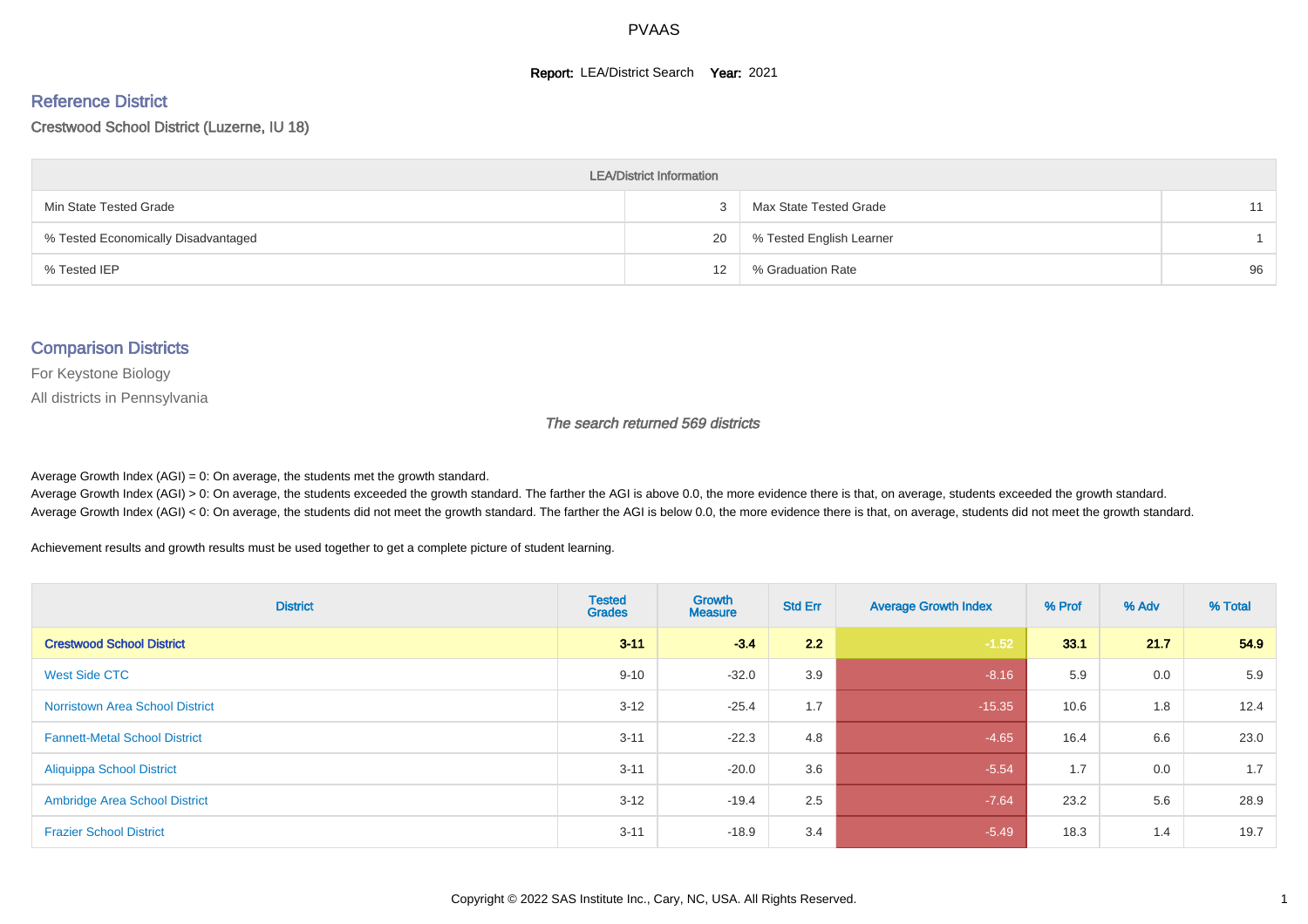| <b>District</b>                                    | <b>Tested</b><br><b>Grades</b> | <b>Growth</b><br><b>Measure</b> | <b>Std Err</b> | <b>Average Growth Index</b> | % Prof | % Adv   | % Total |
|----------------------------------------------------|--------------------------------|---------------------------------|----------------|-----------------------------|--------|---------|---------|
| <b>Crestwood School District</b>                   | $3 - 11$                       | $-3.4$                          | 2.2            | $-1.52$                     | 33.1   | 21.7    | 54.9    |
| <b>Big Beaver Falls Area School District</b>       | $3 - 11$                       | $-17.9$                         | 2.8            | $-6.27$                     | 9.4    | 2.8     | 12.2    |
| <b>Muhlenberg School District</b>                  | $3 - 10$                       | $-17.8$                         | 1.9            | $-9.34$                     | 12.4   | 4.6     | 17.0    |
| <b>York City School District</b>                   | $3 - 12$                       | $-17.7$                         | 1.8            | $-10.05$                    | 3.2    | 0.7     | 3.9     |
| <b>Cheltenham School District</b>                  | $3 - 11$                       | $-17.6$                         | 2.0            | $-8.74$                     | 24.4   | 8.3     | 32.6    |
| Imhotep Institute Charter High School              | $9 - 11$                       | $-17.6$                         | 5.8            | $-3.03$                     | 15.4   | 0.0     | 15.4    |
| <b>Williamsburg Community School District</b>      | $3 - 11$                       | $-16.9$                         | 4.1            | $-4.14$                     | 22.4   | $0.0\,$ | 22.4    |
| <b>Allentown City School District</b>              | $3 - 12$                       | $-16.9$                         | 1.4            | $-12.37$                    | 5.9    | 0.4     | 6.3     |
| <b>Chartiers-Houston School District</b>           | $3 - 10$                       | $-16.5$                         | 3.5            | $-4.79$                     | 26.3   | 6.6     | 32.9    |
| Meyersdale Area School District                    | $3 - 11$                       | $-16.1$                         | 3.3            | $-4.94$                     | 20.3   | 5.8     | 26.1    |
| <b>Washington School District</b>                  | $3 - 11$                       | $-15.9$                         | 2.9            | $-5.44$                     | 12.9   | 1.7     | 14.7    |
| <b>North Hills School District</b>                 | $3 - 11$                       | $-15.8$                         | 1.8            | $-8.84$                     | 26.4   | 19.8    | 46.2    |
| La Academia Partnership Charter School             | $6 - 11$                       | $-15.5$                         | 5.7            | $-2.70$                     | 2.3    | 0.0     | 2.3     |
| <b>Turkeyfoot Valley Area School District</b>      | $3 - 12$                       | $-15.4$                         | 5.8            | $-2.66$                     | 3.8    | $3.8\,$ | 7.6     |
| <b>Lincoln Park Performing Arts Charter School</b> | $7 - 11$                       | $-14.9$                         | 2.7            | $-5.45$                     | 39.3   | 8.9     | 48.2    |
| Philadelphia Academy Charter School                | $3 - 11$                       | $-14.7$                         | 2.7            | $-5.42$                     | 21.6   | 3.9     | 25.5    |
| <b>Hanover Area School District</b>                | $3 - 11$                       | $-14.7$                         | 4.7            | $-3.13$                     | 12.1   | 3.0     | 15.2    |
| <b>Executive Education Academy Charter School</b>  | $3 - 10$                       | $-14.6$                         | 3.0            | $-4.81$                     | 8.5    | 1.2     | 9.8     |
| <b>Shade-Central City School District</b>          | $3 - 11$                       | $-14.6$                         | 4.0            | $-3.68$                     | 9.6    | 0.0     | 9.6     |
| <b>Northwestern School District</b>                | $3 - 11$                       | $-14.6$                         | 3.2            | $-4.51$                     | 32.5   | 13.7    | 46.2    |
| <b>Butler Area School District</b>                 | $3 - 11$                       | $-14.1$                         | 1.5            | $-9.60$                     | 26.4   | 11.1    | 37.5    |
| <b>Greater Latrobe School District</b>             | $3 - 11$                       | $-14.1$                         | 2.0            | $-7.14$                     | 41.0   | 12.6    | 53.6    |
| <b>California Area School District</b>             | $3 - 10$                       | $-13.7$                         | 4.5            | $-3.06$                     | 41.7   | 16.7    | 58.3    |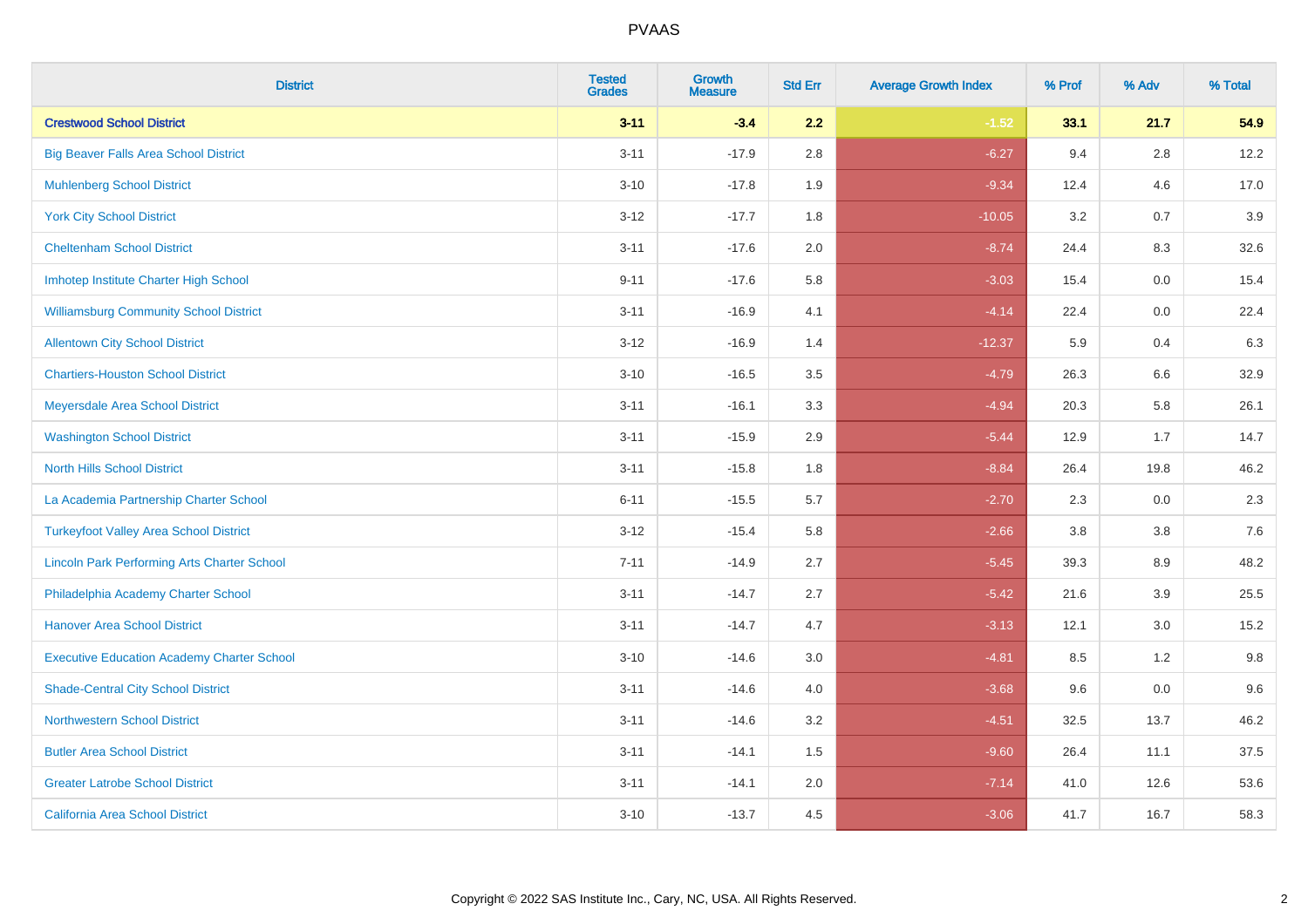| <b>District</b>                                | <b>Tested</b><br><b>Grades</b> | Growth<br><b>Measure</b> | <b>Std Err</b> | <b>Average Growth Index</b> | % Prof | % Adv   | % Total |
|------------------------------------------------|--------------------------------|--------------------------|----------------|-----------------------------|--------|---------|---------|
| <b>Crestwood School District</b>               | $3 - 11$                       | $-3.4$                   | 2.2            | $-1.52$                     | 33.1   | 21.7    | 54.9    |
| <b>New Castle Area School District</b>         | $3 - 12$                       | $-13.6$                  | 2.3            | $-5.99$                     | 17.6   | 2.0     | 19.5    |
| <b>Central Fulton School District</b>          | $3 - 11$                       | $-13.3$                  | 3.2            | $-4.20$                     | 18.1   | 9.7     | 27.8    |
| <b>Panther Valley School District</b>          | $3-12$                         | $-13.3$                  | 3.2            | $-4.10$                     | 31.5   | 4.1     | 35.6    |
| <b>Greenville Area School District</b>         | $3 - 11$                       | $-13.2$                  | 3.0            | $-4.45$                     | 32.1   | 4.6     | 36.7    |
| Morrisville Borough School District            | $3 - 11$                       | $-13.1$                  | 3.7            | $-3.52$                     | 4.9    | 1.6     | 6.6     |
| <b>Tussey Mountain School District</b>         | $3 - 12$                       | $-13.0$                  | 3.3            | $-3.93$                     | 11.1   | $3.2\,$ | 14.3    |
| <b>Riverview School District</b>               | $3 - 11$                       | $-13.0$                  | 4.0            | $-3.29$                     | 43.1   | 7.8     | 51.0    |
| <b>Pittsburgh School District</b>              | $3 - 11$                       | $-13.0$                  | 1.1            | $-12.25$                    | 16.1   | 6.5     | 22.6    |
| <b>Tacony Academy Charter School</b>           | $3 - 11$                       | $-12.9$                  | 3.3            | $-3.90$                     | 8.6    | 1.4     | 10.0    |
| <b>Central Cambria School District</b>         | $3 - 11$                       | $-12.7$                  | 2.3            | $-5.61$                     | 19.4   | 7.4     | 26.9    |
| <b>Neshannock Township School District</b>     | $3 - 10$                       | $-12.5$                  | 2.7            | $-4.73$                     | 29.0   | 13.0    | 42.0    |
| <b>Ellwood City Area School District</b>       | $3 - 11$                       | $-12.5$                  | 3.1            | $-4.00$                     | 26.7   | 8.7     | 35.4    |
| <b>Southmoreland School District</b>           | $3 - 11$                       | $-12.5$                  | 3.1            | $-4.04$                     | 33.3   | 15.5    | 48.8    |
| <b>Wilkes-Barre Area School District</b>       | $3 - 11$                       | $-12.4$                  | 2.4            | $-5.18$                     | 14.2   | 3.7     | 17.9    |
| <b>Hanover Public School District</b>          | $3 - 11$                       | $-12.4$                  | 2.7            | $-4.50$                     | 22.7   | 6.2     | 28.9    |
| <b>Girard School District</b>                  | $3 - 11$                       | $-12.3$                  | 2.6            | $-4.76$                     | 29.7   | 18.9    | 48.6    |
| <b>Dunmore School District</b>                 | $3 - 11$                       | $-12.2$                  | 2.7            | $-4.51$                     | 15.0   | 5.3     | 20.4    |
| <b>Mcguffey School District</b>                | $3 - 11$                       | $-12.1$                  | 3.0            | $-4.06$                     | 12.8   | 5.9     | 18.6    |
| Jefferson-Morgan School District               | $3 - 10$                       | $-12.0$                  | 3.9            | $-3.09$                     | 28.6   | 6.1     | 34.7    |
| West Mifflin Area School District              | $3-12$                         | $-11.9$                  | 2.5            | $-4.77$                     | 15.9   | 4.0     | 19.9    |
| <b>Windber Area School District</b>            | $3 - 11$                       | $-11.9$                  | 3.0            | $-3.94$                     | 41.0   | 10.3    | 51.3    |
| Lehigh Valley Charter High School For The Arts | $9 - 10$                       | $-11.8$                  | 2.5            | $-4.76$                     | 28.9   | 5.7     | 34.6    |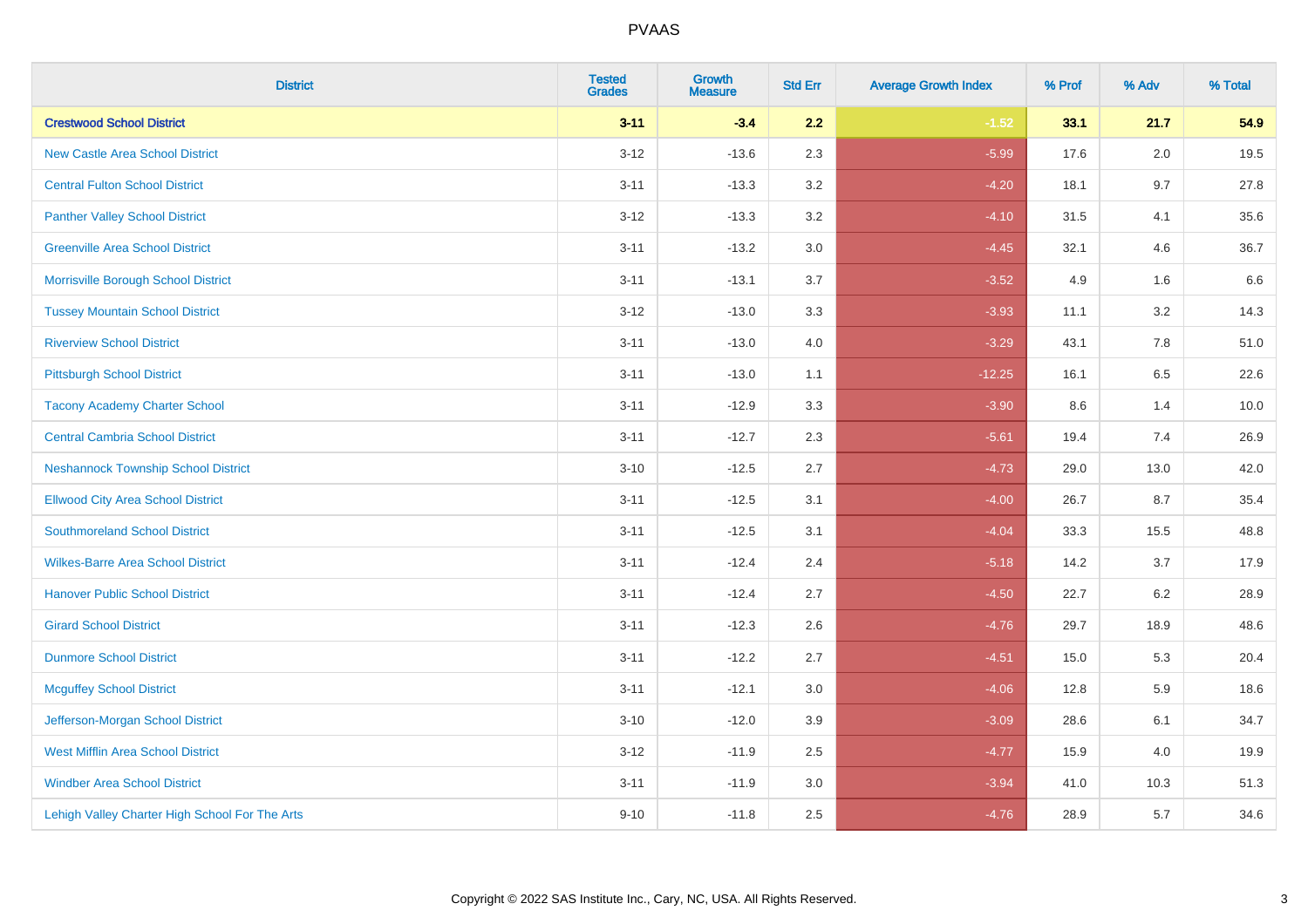| <b>District</b>                               | <b>Tested</b><br><b>Grades</b> | <b>Growth</b><br><b>Measure</b> | <b>Std Err</b> | <b>Average Growth Index</b> | % Prof | % Adv   | % Total |
|-----------------------------------------------|--------------------------------|---------------------------------|----------------|-----------------------------|--------|---------|---------|
| <b>Crestwood School District</b>              | $3 - 11$                       | $-3.4$                          | 2.2            | $-1.52$                     | 33.1   | 21.7    | 54.9    |
| <b>Derry Area School District</b>             | $3 - 11$                       | $-11.8$                         | 2.6            | $-4.53$                     | 34.8   | 6.1     | 40.9    |
| <b>Moniteau School District</b>               | $3 - 11$                       | $-11.8$                         | 2.9            | $-4.07$                     | 22.6   | $5.0\,$ | 27.6    |
| Jefferson County-Dubois AVTS                  | $9 - 11$                       | $-11.7$                         | 3.1            | $-3.72$                     | 17.6   | $2.8\,$ | 20.4    |
| <b>Williamsport Area School District</b>      | $3 - 11$                       | $-11.7$                         | 1.4            | $-8.29$                     | 18.2   | 10.5    | 28.7    |
| <b>Forbes Road School District</b>            | $3 - 11$                       | $-11.5$                         | 4.7            | $-2.43$                     | 23.1   | 10.3    | 33.3    |
| <b>Old Forge School District</b>              | $3 - 12$                       | $-11.3$                         | 3.1            | $-3.62$                     | 28.6   | 13.2    | 41.8    |
| <b>Burgettstown Area School District</b>      | $3 - 11$                       | $-11.2$                         | 3.2            | $-3.46$                     | 16.0   | 2.7     | 18.7    |
| <b>Mid Valley School District</b>             | $3 - 10$                       | $-11.1$                         | 2.7            | $-4.07$                     | 28.3   | 8.1     | 36.4    |
| Lackawanna Trail School District              | $3 - 10$                       | $-11.0$                         | 3.3            | $-3.35$                     | 13.1   | 18.0    | 31.2    |
| <b>York Co School Of Technology</b>           | $9 - 12$                       | $-10.9$                         | 1.6            | $-6.79$                     | 22.6   | 4.0     | 26.6    |
| <b>East Lycoming School District</b>          | $3 - 11$                       | $-10.9$                         | 2.1            | $-5.08$                     | 22.5   | 8.2     | 30.8    |
| Jim Thorpe Area School District               | $3 - 11$                       | $-10.9$                         | 2.4            | $-4.48$                     | 19.5   | 6.0     | 25.5    |
| <b>Ligonier Valley School District</b>        | $3 - 11$                       | $-10.8$                         | 3.1            | $-3.43$                     | 34.1   | 5.8     | 39.9    |
| <b>General Mclane School District</b>         | $3 - 11$                       | $-10.7$                         | 2.4            | $-4.40$                     | 34.0   | 15.6    | 49.6    |
| <b>Mohawk Area School District</b>            | $3 - 11$                       | $-10.5$                         | 2.8            | $-3.75$                     | 35.1   | 10.6    | 45.7    |
| <b>Kennett Consolidated School District</b>   | $3 - 11$                       | $-10.4$                         | 1.7            | $-6.27$                     | 28.7   | 14.0    | 42.7    |
| <b>Commodore Perry School District</b>        | $3 - 11$                       | $-10.4$                         | 4.5            | $-2.30$                     | 29.4   | 5.9     | 35.3    |
| <b>Hempfield Area School District</b>         | $3 - 12$                       | $-10.2$                         | 1.6            | $-6.37$                     | 28.1   | 19.2    | 47.3    |
| <b>Scranton School District</b>               | $3 - 12$                       | $-10.1$                         | 2.5            | $-4.04$                     | 20.0   | 7.7     | 27.7    |
| <b>Milton Area School District</b>            | $3 - 11$                       | $-10.1$                         | 2.5            | $-4.04$                     | 23.0   | 11.3    | 34.2    |
| <b>Lancaster School District</b>              | $3 - 12$                       | $-10.0$                         | 1.4            | $-7.22$                     | 9.0    | 3.9     | 12.8    |
| <b>Clarion-Limestone Area School District</b> | $3 - 12$                       | $-10.0$                         | 3.6            | $-2.76$                     | 28.3   | 20.0    | 48.3    |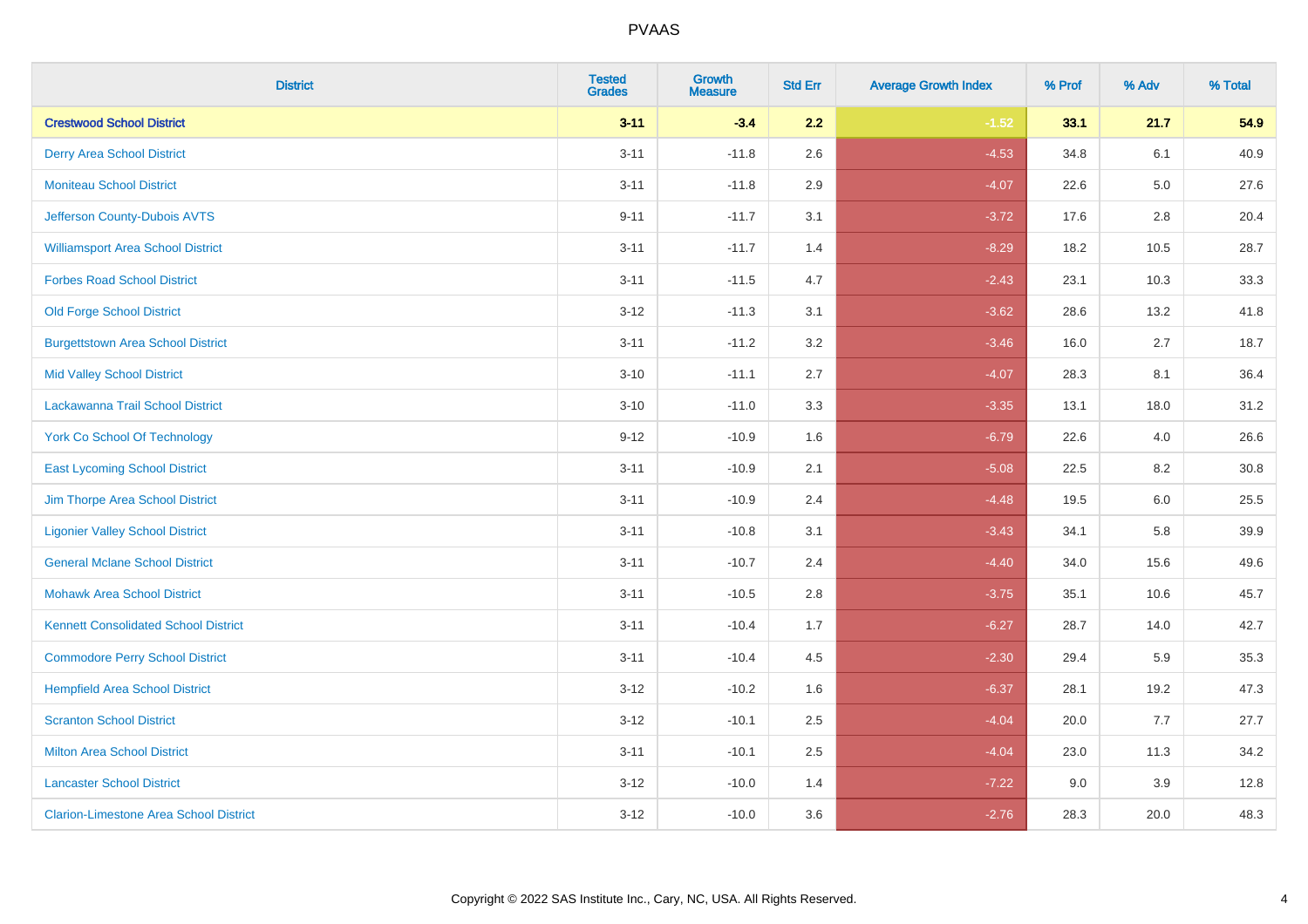| <b>District</b>                                | <b>Tested</b><br><b>Grades</b> | <b>Growth</b><br><b>Measure</b> | <b>Std Err</b> | <b>Average Growth Index</b> | % Prof | % Adv   | % Total  |
|------------------------------------------------|--------------------------------|---------------------------------|----------------|-----------------------------|--------|---------|----------|
| <b>Crestwood School District</b>               | $3 - 11$                       | $-3.4$                          | 2.2            | $-1.52$                     | 33.1   | 21.7    | 54.9     |
| <b>Deer Lakes School District</b>              | $3 - 11$                       | $-10.0$                         | 2.5            | $-4.02$                     | 27.7   | 9.9     | 37.6     |
| <b>Lawrence County CTC</b>                     | $10 - 11$                      | $-9.8$                          | 3.7            | $-2.68$                     | 7.3    | 0.0     | 7.3      |
| <b>Big Spring School District</b>              | $3 - 11$                       | $-9.8$                          | 2.3            | $-4.32$                     | 23.6   | 12.9    | 36.5     |
| <b>West York Area School District</b>          | $3 - 12$                       | $-9.8$                          | 2.7            | $-3.57$                     | 21.9   | 10.9    | 32.8     |
| <b>Mastery Charter School - Gratz Campus</b>   | $7 - 10$                       | $-9.5$                          | 4.6            | $-2.09$                     | 0.0    | 3.4     | 3.4      |
| Jamestown Area School District                 | $3 - 11$                       | $-9.5$                          | 4.1            | $-2.33$                     | 41.5   | 4.9     | 46.3     |
| <b>Antietam School District</b>                | $3 - 10$                       | $-9.5$                          | 3.7            | $-2.57$                     | 20.9   | 1.5     | 22.4     |
| <b>Coatesville Area School District</b>        | $3 - 11$                       | $-9.5$                          | 1.6            | $-5.81$                     | 12.8   | 3.3     | 16.2     |
| <b>Plum Borough School District</b>            | $3 - 11$                       | $-9.4$                          | 2.4            | $-3.98$                     | 32.9   | 27.4    | 60.4     |
| Insight PA Cyber Charter School                | $3 - 11$                       | $-9.4$                          | 5.8            | $-1.62$                     | 25.6   | 4.6     | 30.2     |
| <b>Western Beaver County School District</b>   | $3 - 11$                       | $-9.3$                          | 4.2            | $-2.20$                     | 45.1   | 3.9     | 49.0     |
| <b>Carbon Career &amp; Technical Institute</b> | $9 - 11$                       | $-9.3$                          | 3.2            | $-2.92$                     | 19.6   | $2.2\,$ | 21.7     |
| <b>Chartiers Valley School District</b>        | $3 - 11$                       | $-9.1$                          | 2.1            | $-4.23$                     | 20.7   | 17.4    | 38.0     |
| <b>South Park School District</b>              | $3 - 11$                       | $-8.8$                          | 2.5            | $-3.46$                     | 28.1   | 17.0    | 45.2     |
| <b>Grove City Area School District</b>         | $3 - 12$                       | $-8.8$                          | 2.3            | $-3.89$                     | 25.6   | 16.4    | 42.0     |
| <b>Trinity Area School District</b>            | $3 - 11$                       | $-8.7$                          | 1.8            | $-4.87$                     | 20.9   | 9.8     | $30.8\,$ |
| <b>Union City Area School District</b>         | $3 - 12$                       | $-8.7$                          | 3.3            | $-2.59$                     | 29.7   | 10.9    | 40.6     |
| <b>Shanksville-Stonycreek School District</b>  | $3 - 10$                       | $-8.6$                          | 5.5            | $-1.55$                     | 17.6   | 23.5    | 41.2     |
| Southern Columbia Area School District         | $3 - 11$                       | $-8.5$                          | 3.0            | $-2.83$                     | 30.5   | 12.8    | 43.3     |
| <b>Interboro School District</b>               | $3 - 12$                       | $-8.4$                          | 2.0            | $-4.27$                     | 27.6   | 6.4     | 34.1     |
| <b>Montoursville Area School District</b>      | $3 - 12$                       | $-8.4$                          | 2.6            | $-3.17$                     | 38.8   | 18.2    | 57.0     |
| Salisbury-Elk Lick School District             | $3 - 11$                       | $-8.4$                          | 5.8            | $-1.45$                     | 33.3   | 5.6     | 38.9     |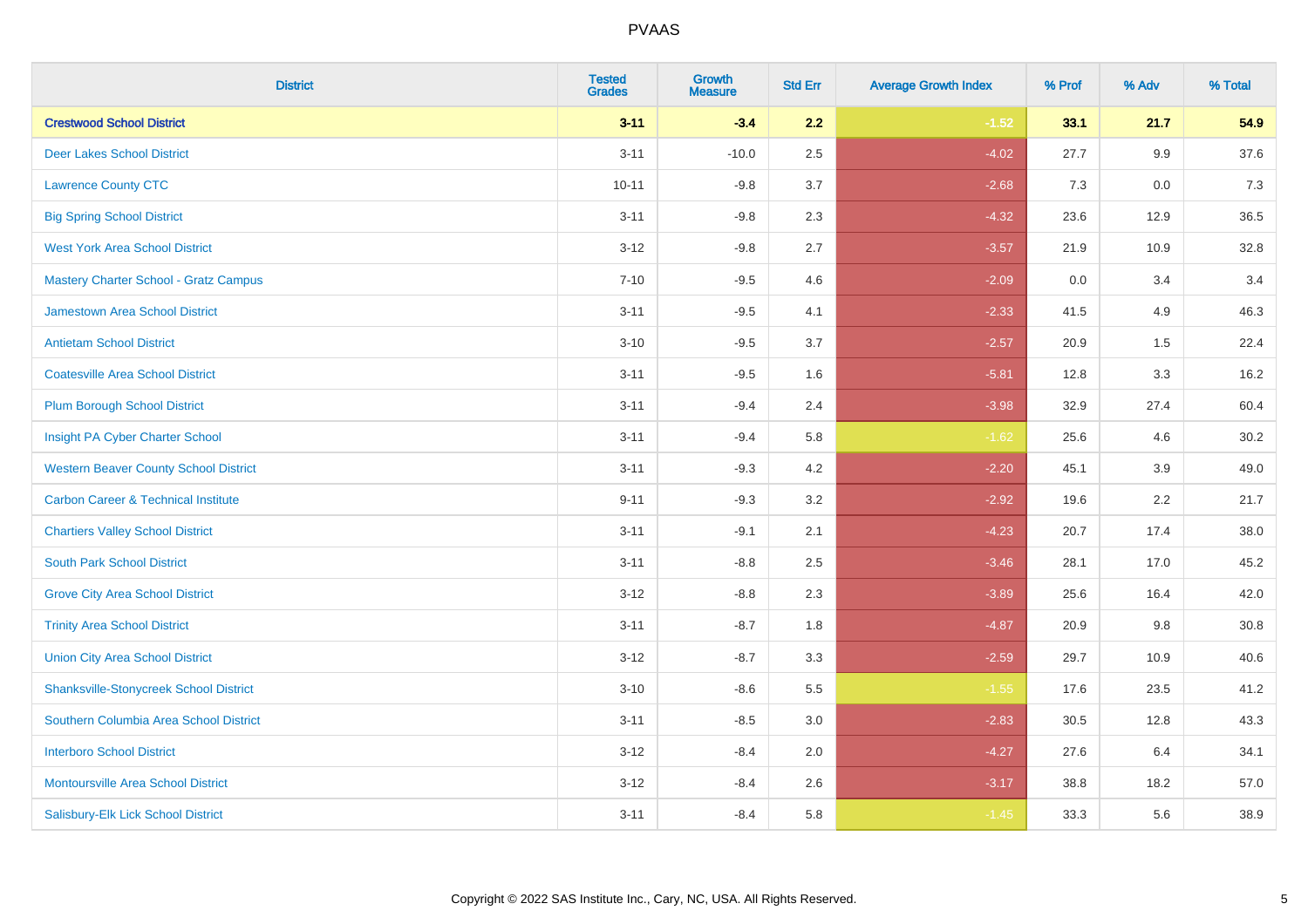| <b>District</b>                               | <b>Tested</b><br><b>Grades</b> | <b>Growth</b><br><b>Measure</b> | <b>Std Err</b> | <b>Average Growth Index</b> | % Prof | % Adv | % Total |
|-----------------------------------------------|--------------------------------|---------------------------------|----------------|-----------------------------|--------|-------|---------|
| <b>Crestwood School District</b>              | $3 - 11$                       | $-3.4$                          | 2.2            | $-1.52$                     | 33.1   | 21.7  | 54.9    |
| <b>Shikellamy School District</b>             | $3 - 10$                       | $-8.3$                          | 2.4            | $-3.42$                     | 20.8   | 18.5  | 39.2    |
| <b>Achievement House Charter School</b>       | $7 - 11$                       | $-8.2$                          | 3.6            | $-2.28$                     | 16.7   | 2.8   | 19.4    |
| <b>Pittston Area School District</b>          | $3 - 11$                       | $-8.2$                          | 2.2            | $-3.75$                     | 26.7   | 14.8  | 41.5    |
| <b>West Greene School District</b>            | $3 - 11$                       | $-8.1$                          | 3.9            | $-2.08$                     | 31.0   | 11.9  | 42.9    |
| Boys Latin Of Philadelphia Charter School     | $6 - 12$                       | $-8.0$                          | 2.7            | $-3.02$                     | 1.4    | 0.0   | 1.4     |
| <b>Jenkintown School District</b>             | $3 - 11$                       | $-7.9$                          | 4.1            | $-1.92$                     | 34.1   | 27.3  | 61.4    |
| <b>Mount Carmel Area School District</b>      | $3 - 11$                       | $-7.9$                          | 2.3            | $-3.38$                     | 18.2   | 4.4   | 22.6    |
| Philadelphia City School District             | $3 - 12$                       | $-7.8$                          | 0.6            | $-13.43$                    | 16.4   | 6.5   | 22.9    |
| <b>Somerset Area School District</b>          | $3 - 11$                       | $-7.6$                          | 2.4            | $-3.17$                     | 21.0   | 14.5  | 35.5    |
| Octorara Area School District                 | $3 - 11$                       | $-7.5$                          | 3.2            | $-2.35$                     | 26.1   | 17.0  | 43.2    |
| <b>Redbank Valley School District</b>         | $3 - 11$                       | $-7.5$                          | 3.1            | $-2.41$                     | 12.4   | 10.6  | 23.1    |
| <b>Blairsville-Saltsburg School District</b>  | $3 - 11$                       | $-7.5$                          | 2.8            | $-2.67$                     | 20.1   | 8.2   | 28.3    |
| <b>Bristol Township School District</b>       | $3 - 11$                       | $-7.4$                          | 1.4            | $-5.32$                     | 13.8   | 4.6   | 18.4    |
| <b>West Middlesex Area School District</b>    | $3 - 10$                       | $-7.4$                          | 3.5            | $-2.11$                     | 32.0   | 9.6   | 41.6    |
| Lincoln Leadership Academy Charter School     | $3 - 12$                       | $-7.4$                          | 3.7            | $-1.99$                     | 6.4    | 2.1   | 8.5     |
| Catasauqua Area School District               | $3 - 12$                       | $-7.3$                          | 2.8            | $-2.58$                     | 27.1   | 11.2  | 38.3    |
| <b>Innovative Arts Academy Charter School</b> | $6 - 11$                       | $-7.2$                          | 2.5            | $-2.83$                     | 2.0    | 0.0   | 2.0     |
| <b>Keystone Oaks School District</b>          | $3 - 11$                       | $-7.2$                          | 2.3            | $-3.14$                     | 30.0   | 11.1  | 41.0    |
| Karns City Area School District               | $3 - 11$                       | $-7.2$                          | 2.6            | $-2.71$                     | 26.4   | 20.8  | 47.2    |
| Columbia-Montour AVTS                         | $9 - 10$                       | $-7.1$                          | 2.8            | $-2.52$                     | 19.5   | 3.2   | 22.7    |
| <b>Carmichaels Area School District</b>       | $3 - 10$                       | $-7.0$                          | 3.1            | $-2.30$                     | 17.8   | 9.6   | 27.4    |
| <b>Sto-Rox School District</b>                | $3 - 10$                       | $-7.0$                          | 3.5            | $-1.99$                     | 3.2    | 0.0   | 3.2     |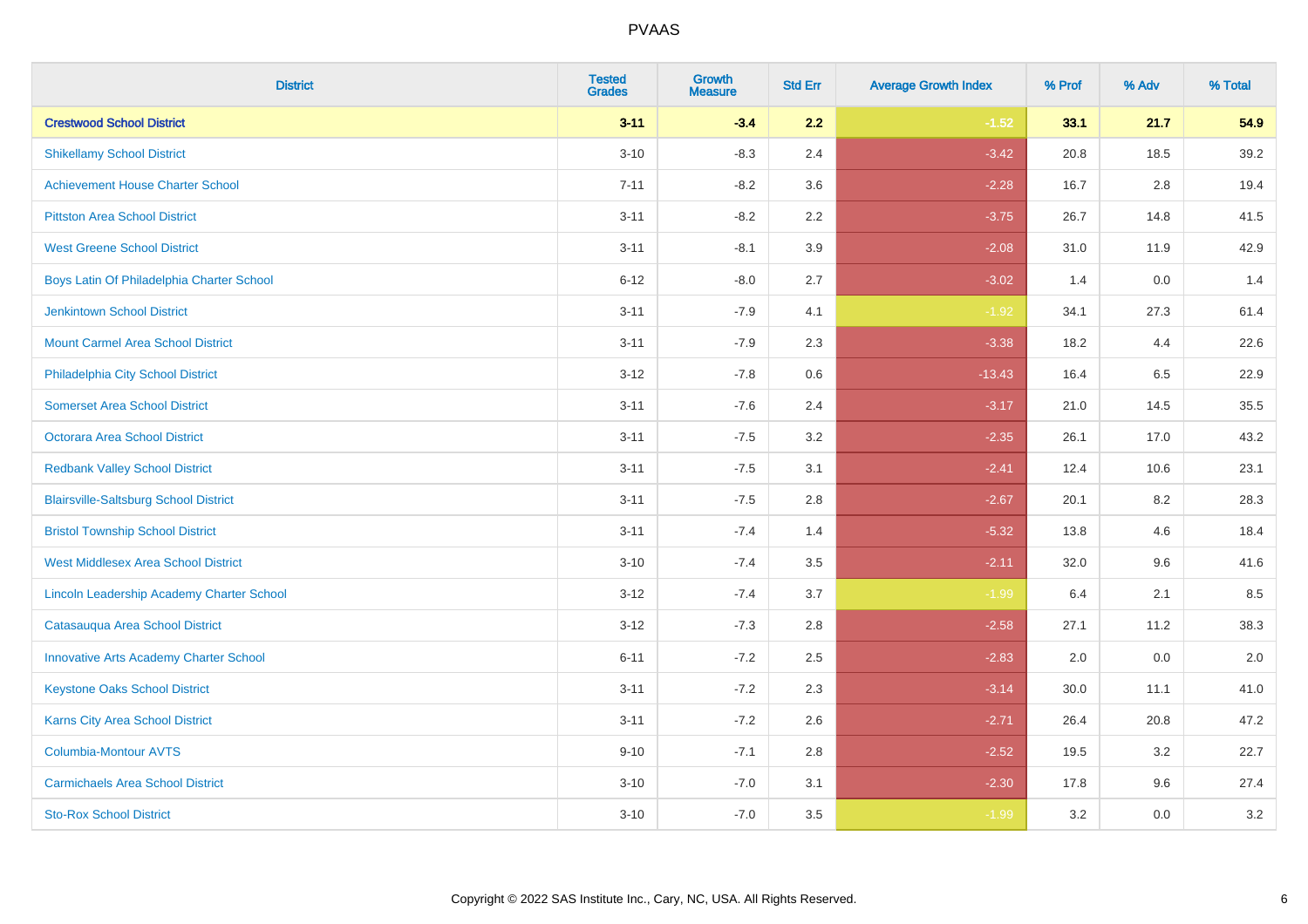| <b>District</b>                                        | <b>Tested</b><br><b>Grades</b> | <b>Growth</b><br><b>Measure</b> | <b>Std Err</b> | <b>Average Growth Index</b> | % Prof | % Adv | % Total |
|--------------------------------------------------------|--------------------------------|---------------------------------|----------------|-----------------------------|--------|-------|---------|
| <b>Crestwood School District</b>                       | $3 - 11$                       | $-3.4$                          | 2.2            | $-1.52$                     | 33.1   | 21.7  | 54.9    |
| <b>Berwick Area School District</b>                    | $3 - 11$                       | $-6.9$                          | 2.4            | $-2.84$                     | 22.3   | 11.5  | 33.8    |
| <b>Richland School District</b>                        | $3 - 11$                       | $-6.9$                          | 2.6            | $-2.63$                     | 40.1   | 20.9  | 61.0    |
| <b>Greensburg Salem School District</b>                | $3 - 11$                       | $-6.9$                          | 2.2            | $-3.06$                     | 30.3   | 13.3  | 43.6    |
| <b>Corry Area School District</b>                      | $3 - 11$                       | $-6.8$                          | 2.3            | $-3.01$                     | 24.0   | 8.8   | 32.8    |
| <b>Greater Nanticoke Area School District</b>          | $3 - 12$                       | $-6.8$                          | 2.6            | $-2.58$                     | 15.2   | 8.9   | 24.1    |
| Millersburg Area School District                       | $3 - 11$                       | $-6.6$                          | 3.4            | $-1.92$                     | 24.1   | 10.3  | 34.5    |
| <b>Sharon City School District</b>                     | $3 - 11$                       | $-6.5$                          | 2.3            | $-2.79$                     | 13.1   | 5.0   | 18.1    |
| <b>Keystone Education Center Charter School</b>        | $3 - 12$                       | $-6.5$                          | 5.1            | $-1.28$                     | 0.0    | 0.0   | 0.0     |
| <b>Union Area School District</b>                      | $3 - 11$                       | $-6.5$                          | 3.8            | $-1.70$                     | 30.6   | 12.2  | 42.9    |
| Perseus House Charter School Of Excellence             | $6 - 11$                       | $-6.4$                          | 2.6            | $-2.50$                     | 0.9    | 0.0   | 0.9     |
| <b>East Allegheny School District</b>                  | $3 - 11$                       | $-6.4$                          | 3.0            | $-2.11$                     | 21.0   | 7.4   | 28.4    |
| <b>Conemaugh Valley School District</b>                | $3 - 12$                       | $-6.3$                          | 4.1            | $-1.54$                     | 23.7   | 5.1   | 28.8    |
| <b>Wellsboro Area School District</b>                  | $3 - 11$                       | $-6.3$                          | 3.0            | $-2.08$                     | 24.4   | 13.4  | 37.8    |
| <b>Freedom Area School District</b>                    | $3 - 11$                       | $-6.3$                          | 3.1            | $-2.04$                     | 22.9   | 8.4   | 31.3    |
| <b>Riverside School District</b>                       | $3 - 11$                       | $-6.2$                          | 2.7            | $-2.33$                     | 20.8   | 17.0  | 37.7    |
| <b>Environmental Charter School At Frick Park</b>      | $3-9$                          | $-6.2$                          | 3.7            | $-1.67$                     | 25.9   | 3.4   | 29.3    |
| <b>Avonworth School District</b>                       | $3 - 10$                       | $-6.2$                          | 2.3            | $-2.68$                     | 35.9   | 14.1  | 50.0    |
| <b>Eastern York School District</b>                    | $3 - 11$                       | $-6.2$                          | 2.3            | $-2.70$                     | 27.8   | 18.5  | 46.4    |
| <b>Chester Charter Scholars Academy Charter School</b> | $3 - 12$                       | $-6.2$                          | 3.3            | $-1.88$                     | 2.2    | 0.0   | 2.2     |
| <b>Yough School District</b>                           | $3 - 10$                       | $-6.2$                          | 2.7            | $-2.27$                     | 28.9   | 8.8   | 37.7    |
| <b>Cambria Heights School District</b>                 | $3 - 10$                       | $-6.2$                          | 2.9            | $-2.11$                     | 25.0   | 13.0  | 38.0    |
| <b>Ridgway Area School District</b>                    | $3 - 11$                       | $-6.1$                          | 4.0            | $-1.53$                     | 42.2   | 15.6  | 57.8    |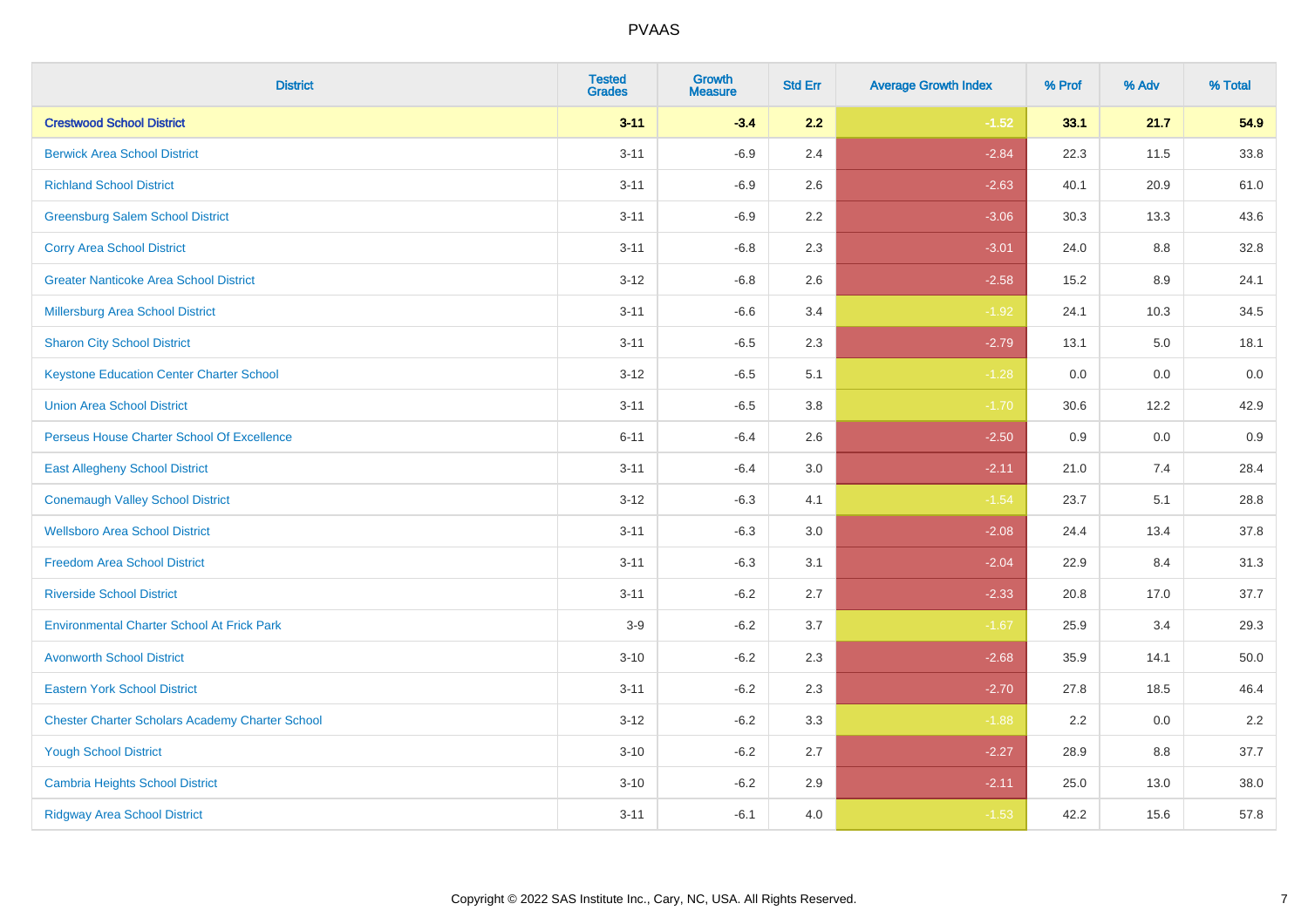| <b>District</b>                                 | <b>Tested</b><br><b>Grades</b> | <b>Growth</b><br><b>Measure</b> | <b>Std Err</b> | <b>Average Growth Index</b> | % Prof | % Adv | % Total |
|-------------------------------------------------|--------------------------------|---------------------------------|----------------|-----------------------------|--------|-------|---------|
| <b>Crestwood School District</b>                | $3 - 11$                       | $-3.4$                          | 2.2            | $-1.52$                     | 33.1   | 21.7  | 54.9    |
| <b>Montour School District</b>                  | $3 - 11$                       | $-6.1$                          | 2.1            | $-2.95$                     | 31.8   | 23.6  | 55.3    |
| <b>Elk Lake School District</b>                 | $3 - 11$                       | $-6.1$                          | 2.9            | $-2.12$                     | 26.3   | 11.6  | 37.9    |
| Mifflinburg Area School District                | $3 - 11$                       | $-6.0$                          | 2.1            | $-2.87$                     | 32.7   | 13.3  | 46.0    |
| <b>Gettysburg Area School District</b>          | $3 - 11$                       | $-6.0$                          | 2.0            | $-3.02$                     | 28.8   | 19.6  | 48.5    |
| <b>Westinghouse Arts Academy Charter School</b> | $9 - 10$                       | $-6.0$                          | 3.3            | $-1.81$                     | 20.2   | 8.9   | 29.1    |
| Southern Huntingdon County School District      | $3 - 11$                       | $-5.9$                          | 3.4            | $-1.76$                     | 32.8   | 4.9   | 37.7    |
| Lehigh Valley Academy Regional Charter School   | $3 - 11$                       | $-5.9$                          | 3.0            | $-1.98$                     | 20.0   | 7.7   | 27.7    |
| <b>Susquenita School District</b>               | $3 - 11$                       | $-5.9$                          | 2.6            | $-2.28$                     | 30.6   | 13.9  | 44.4    |
| <b>Bristol Borough School District</b>          | $3 - 12$                       | $-5.9$                          | $2.9\,$        | $-2.00$                     | 27.8   | 3.3   | 31.1    |
| New Kensington-Arnold School District           | $3 - 11$                       | $-5.8$                          | 3.2            | $-1.80$                     | 10.8   | 1.2   | 12.0    |
| Montgomery Area School District                 | $3 - 11$                       | $-5.8$                          | 3.2            | $-1.83$                     | 25.0   | 11.5  | 36.5    |
| <b>Weatherly Area School District</b>           | $3 - 11$                       | $-5.8$                          | 4.0            | $-1.44$                     | 32.1   | 8.9   | 41.1    |
| <b>Rochester Area School District</b>           | $3 - 11$                       | $-5.7$                          | 3.9            | $-1.45$                     | 14.9   | 2.1   | 17.0    |
| Selinsgrove Area School District                | $3 - 12$                       | $-5.7$                          | 2.1            | $-2.74$                     | 25.4   | 13.9  | 39.2    |
| <b>Harmony Area School District</b>             | $3 - 10$                       | $-5.7$                          | 5.0            | $-1.13$                     | 33.3   | 0.0   | 33.3    |
| Mechanicsburg Area School District              | $3 - 11$                       | $-5.7$                          | 1.6            | $-3.48$                     | 35.1   | 16.0  | 51.2    |
| Renaissance Academy Charter School              | $3 - 11$                       | $-5.6$                          | 3.1            | $-1.79$                     | 28.4   | 18.5  | 46.9    |
| <b>City CHS</b>                                 | $10 - 11$                      | $-5.6$                          | 2.4            | $-2.34$                     | 15.9   | 1.5   | 17.4    |
| <b>Millville Area School District</b>           | $3 - 12$                       | $-5.6$                          | 4.4            | $-1.26$                     | 31.4   | 11.4  | 42.9    |
| <b>Chambersburg Area School District</b>        | $3 - 11$                       | $-5.6$                          | 1.3            | $-4.42$                     | 24.2   | 15.2  | 39.4    |
| <b>Wyoming Valley West School District</b>      | $3 - 11$                       | $-5.5$                          | 2.3            | $-2.38$                     | 22.2   | 9.2   | 31.4    |
| <b>Elizabeth Forward School District</b>        | $3 - 11$                       | $-5.5$                          | 2.5            | $-2.25$                     | 32.2   | 12.8  | 45.0    |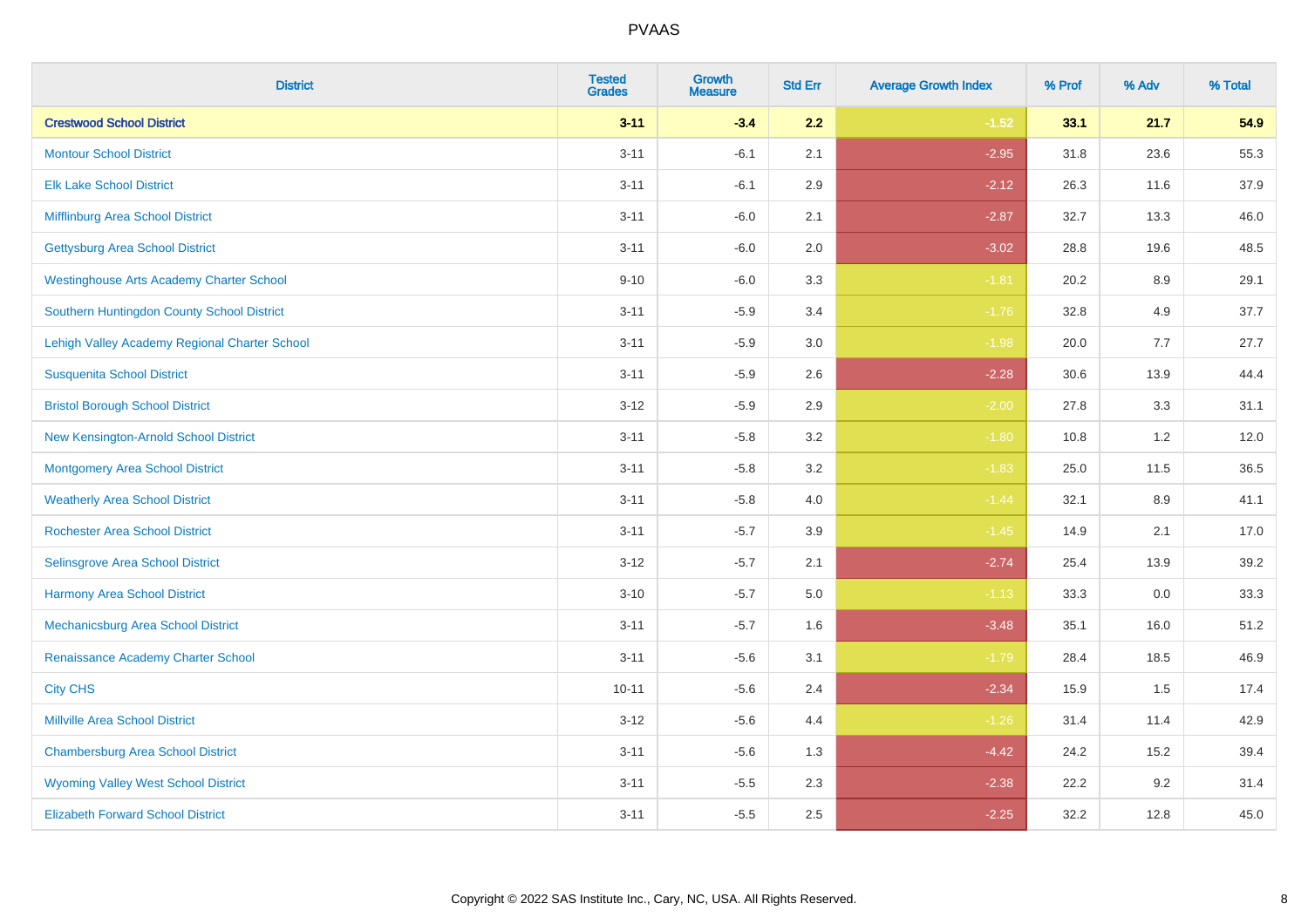| <b>District</b>                                                       | <b>Tested</b><br><b>Grades</b> | <b>Growth</b><br><b>Measure</b> | <b>Std Err</b> | <b>Average Growth Index</b> | % Prof | % Adv | % Total |
|-----------------------------------------------------------------------|--------------------------------|---------------------------------|----------------|-----------------------------|--------|-------|---------|
| <b>Crestwood School District</b>                                      | $3 - 11$                       | $-3.4$                          | 2.2            | $-1.52$                     | 33.1   | 21.7  | 54.9    |
| <b>Wyoming Area School District</b>                                   | $3 - 10$                       | $-5.5$                          | 2.5            | $-2.21$                     | 32.0   | 9.6   | 41.6    |
| <b>Baldwin-Whitehall School District</b>                              | $3 - 11$                       | $-5.5$                          | 1.9            | $-2.93$                     | 32.0   | 14.7  | 46.7    |
| <b>Riverside Beaver County School District</b>                        | $3 - 11$                       | $-5.5$                          | 2.7            | $-2.03$                     | 35.8   | 23.2  | 59.0    |
| <b>Cornell School District</b>                                        | $3 - 11$                       | $-5.5$                          | 4.6            | $-1.20$                     | 11.3   | 3.2   | 14.5    |
| <b>Pottsgrove School District</b>                                     | $3 - 11$                       | $-5.5$                          | 2.0            | $-2.78$                     | 28.6   | 10.3  | 38.8    |
| <b>Mount Pleasant Area School District</b>                            | $3 - 11$                       | $-5.4$                          | 2.3            | $-2.37$                     | 33.3   | 8.7   | 42.0    |
| <b>North East School District</b>                                     | $3 - 11$                       | $-5.3$                          | 2.7            | $-1.97$                     | 31.7   | 24.8  | 56.4    |
| <b>Wissahickon School District</b>                                    | $3 - 10$                       | $-5.3$                          | 1.7            | $-3.14$                     | 27.5   | 29.0  | 56.6    |
| <b>Steelton-Highspire School District</b>                             | $3 - 11$                       | $-5.3$                          | 3.2            | $-1.65$                     | 13.9   | 0.0   | 13.9    |
| <b>Connellsville Area School District</b>                             | $3 - 11$                       | $-5.3$                          | 2.0            | $-2.67$                     | 24.2   | 5.0   | 29.1    |
| Schuylkill Haven Area School District                                 | $3 - 11$                       | $-5.3$                          | 2.7            | $-1.96$                     | 22.2   | 11.6  | 33.8    |
| <b>Central Dauphin School District</b>                                | $3 - 11$                       | $-5.2$                          | $1.2$          | $-4.24$                     | 29.3   | 8.7   | 38.0    |
| <b>Carlisle Area School District</b>                                  | $3 - 11$                       | $-5.2$                          | 1.7            | $-2.99$                     | 28.0   | 19.3  | 47.3    |
| <b>Moshannon Valley School District</b>                               | $3 - 10$                       | $-5.1$                          | 4.6            | $-1.12$                     | 25.0   | 12.5  | 37.5    |
| <b>Southern Fulton School District</b>                                | $3 - 11$                       | $-5.1$                          | 4.0            | $-1.29$                     | 21.7   | 13.0  | 34.8    |
| Preparatory Charter School Of Mathematics, Science, Tech, And Careers | $9 - 10$                       | $-5.1$                          | 2.5            | $-2.03$                     | 6.3    | 1.4   | 7.7     |
| <b>Propel Charter School-Homestead</b>                                | $3 - 11$                       | $-5.0$                          | 3.9            | $-1.27$                     | 7.3    | 0.0   | 7.3     |
| <b>Northeast Bradford School District</b>                             | $3 - 10$                       | $-5.0$                          | 3.7            | $-1.35$                     | 30.6   | 4.8   | 35.5    |
| <b>Canon-Mcmillan School District</b>                                 | $3 - 11$                       | $-5.0$                          | 1.5            | $-3.25$                     | 30.8   | 28.5  | 59.3    |
| <b>Titusville Area School District</b>                                | $3 - 11$                       | $-5.0$                          | 2.5            | $-1.98$                     | 26.5   | 6.8   | 33.3    |
| <b>Cameron County School District</b>                                 | $3 - 12$                       | $-5.0$                          | 4.4            | $-1.12$                     | 34.9   | 4.8   | 39.7    |
| <b>Pottsville Area School District</b>                                | $3 - 12$                       | $-4.9$                          | 2.1            | $-2.36$                     | 21.8   | 7.9   | 29.6    |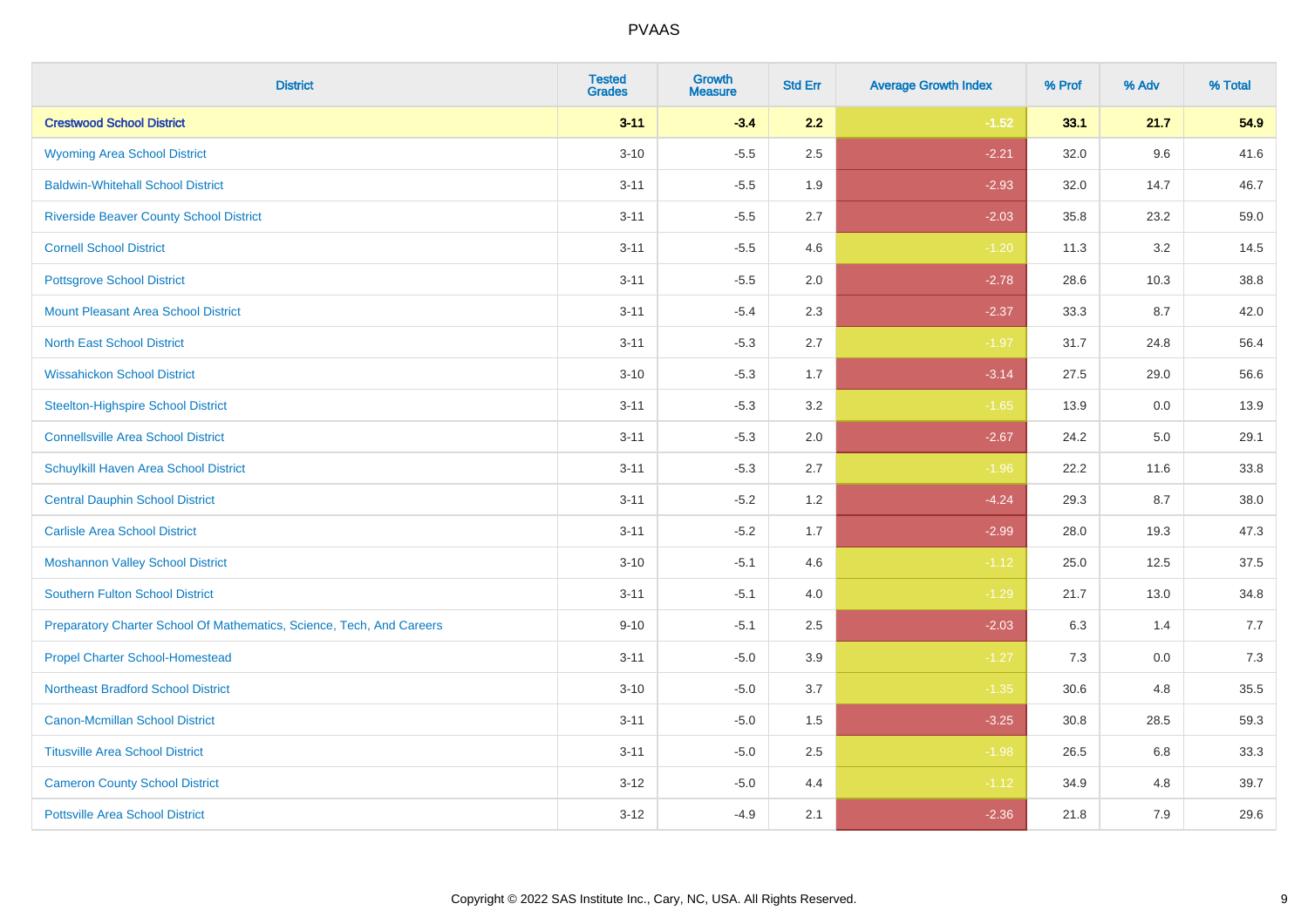| <b>District</b>                              | <b>Tested</b><br><b>Grades</b> | Growth<br><b>Measure</b> | <b>Std Err</b> | <b>Average Growth Index</b> | % Prof | % Adv | % Total |
|----------------------------------------------|--------------------------------|--------------------------|----------------|-----------------------------|--------|-------|---------|
| <b>Crestwood School District</b>             | $3 - 11$                       | $-3.4$                   | 2.2            | $-1.52$                     | 33.1   | 21.7  | 54.9    |
| East Stroudsburg Area School District        | $3 - 11$                       | $-4.9$                   | 1.4            | $-3.38$                     | 22.7   | 12.5  | 35.2    |
| North Schuylkill School District             | $3 - 11$                       | $-4.7$                   | 2.2            | $-2.16$                     | 20.2   | 11.7  | 31.9    |
| <b>Troy Area School District</b>             | $3 - 10$                       | $-4.7$                   | 3.2            | $-1.46$                     | 22.8   | 16.5  | 39.2    |
| <b>Shenandoah Valley School District</b>     | $3 - 11$                       | $-4.5$                   | 3.5            | $-1.29$                     | 14.3   | 0.0   | 14.3    |
| <b>Susquehanna Community School District</b> | $3 - 11$                       | $-4.5$                   | 3.8            | $-1.19$                     | 31.9   | 8.8   | 40.7    |
| Penn Cambria School District                 | $3 - 11$                       | $-4.5$                   | 2.4            | $-1.86$                     | 27.3   | 15.8  | 43.2    |
| <b>Erie City School District</b>             | $3 - 12$                       | $-4.5$                   | 1.4            | $-3.09$                     | 13.4   | 6.7   | 20.1    |
| <b>Bethlehem Area School District</b>        | $3 - 11$                       | $-4.5$                   | 1.1            | $-3.91$                     | 20.4   | 11.3  | 31.7    |
| <b>Bethel Park School District</b>           | $3 - 11$                       | $-4.4$                   | 1.7            | $-2.62$                     | 40.1   | 27.3  | 67.4    |
| <b>Governor Mifflin School District</b>      | $3 - 11$                       | $-4.4$                   | 1.6            | $-2.69$                     | 30.3   | 7.7   | 38.0    |
| Pocono Mountain School District              | $3 - 12$                       | $-4.3$                   | 1.8            | $-2.43$                     | 35.5   | 17.1  | 52.6    |
| <b>Quakertown Community School District</b>  | $3 - 12$                       | $-4.3$                   | 1.5            | $-2.79$                     | 33.8   | 20.1  | 53.8    |
| <b>Charleroi School District</b>             | $3 - 11$                       | $-4.3$                   | 2.7            | $-1.55$                     | 22.2   | 15.9  | 38.1    |
| <b>Woodland Hills School District</b>        | $3 - 12$                       | $-4.2$                   | 2.5            | $-1.66$                     | 10.1   | 1.4   | 11.5    |
| Urban Pathways 6-12 Charter School           | $6 - 11$                       | $-4.1$                   | 5.7            | $-0.72$                     | 0.0    | 0.0   | 0.0     |
| <b>Southern Lehigh School District</b>       | $3 - 11$                       | $-4.1$                   | 2.1            | $-1.94$                     | 39.3   | 28.0  | 67.2    |
| <b>Kiski Area School District</b>            | $3 - 11$                       | $-4.0$                   | 2.0            | $-1.99$                     | 23.1   | 18.2  | 41.3    |
| <b>Towanda Area School District</b>          | $3 - 11$                       | $-4.0$                   | 2.6            | $-1.52$                     | 24.8   | 9.9   | 34.8    |
| <b>Valley Grove School District</b>          | $3 - 10$                       | $-4.0$                   | 5.5            | $-0.72$                     | 68.4   | 15.8  | 84.2    |
| <b>Springfield Township School District</b>  | $3 - 11$                       | $-3.9$                   | 3.1            | $-1.27$                     | 37.2   | 30.8  | 68.1    |
| <b>Monessen City School District</b>         | $3 - 10$                       | $-3.9$                   | 5.6            | $-0.69$                     | 21.0   | 10.5  | 31.6    |
| <b>Dauphin County Technical School</b>       | $9 - 11$                       | $-3.9$                   | 2.3            | $-1.67$                     | 18.3   | 11.1  | 29.3    |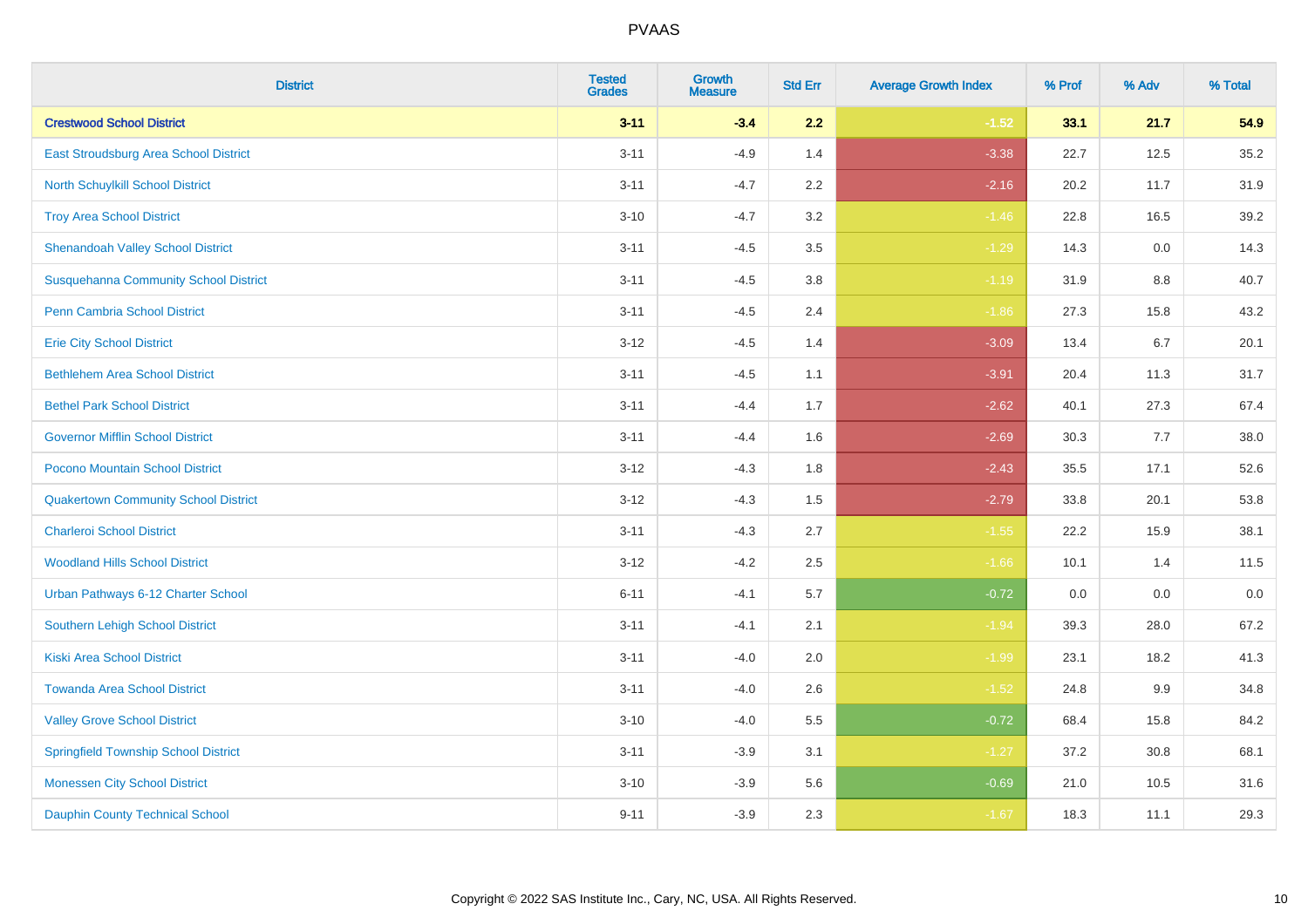| <b>District</b>                                         | <b>Tested</b><br><b>Grades</b> | <b>Growth</b><br><b>Measure</b> | <b>Std Err</b> | <b>Average Growth Index</b> | % Prof | % Adv   | % Total |
|---------------------------------------------------------|--------------------------------|---------------------------------|----------------|-----------------------------|--------|---------|---------|
| <b>Crestwood School District</b>                        | $3 - 11$                       | $-3.4$                          | 2.2            | $-1.52$                     | 33.1   | 21.7    | 54.9    |
| <b>Slippery Rock Area School District</b>               | $3 - 11$                       | $-3.8$                          | 2.5            | $-1.56$                     | 30.8   | 21.9    | 52.7    |
| <b>Universal Audenried Charter School</b>               | $9 - 11$                       | $-3.8$                          | 2.5            | $-1.53$                     | 3.0    | 0.5     | 3.5     |
| <b>Laurel Highlands School District</b>                 | $3 - 11$                       | $-3.8$                          | 2.3            | $-1.63$                     | 20.9   | 14.6    | 35.4    |
| <b>Franklin Area School District</b>                    | $3 - 11$                       | $-3.7$                          | 2.6            | $-1.43$                     | 30.5   | 5.9     | 36.4    |
| <b>Parkland School District</b>                         | $3 - 11$                       | $-3.7$                          | 1.2            | $-3.17$                     | 31.4   | 30.6    | 62.0    |
| <b>Chester-Upland School District</b>                   | $3 - 11$                       | $-3.6$                          | 2.6            | $-1.38$                     | 1.6    | $0.0\,$ | 1.6     |
| <b>Sugar Valley Rural Charter School</b>                | $3 - 11$                       | $-3.6$                          | 3.7            | $-0.98$                     | 10.3   | 0.0     | 10.3    |
| <b>Owen J Roberts School District</b>                   | $3 - 11$                       | $-3.5$                          | 1.5            | $-2.27$                     | 36.8   | 24.4    | 61.2    |
| <b>Greater Johnstown School District</b>                | $3 - 11$                       | $-3.5$                          | 2.4            | $-1.45$                     | 10.3   | 1.3     | 11.5    |
| <b>Middletown Area School District</b>                  | $3 - 11$                       | $-3.4$                          | 2.4            | $-1.44$                     | 34.3   | 15.2    | 49.4    |
| <b>Propel Charter School-Montour</b>                    | $3 - 10$                       | $-3.4$                          | 3.6            | $-0.93$                     | 7.7    | 0.0     | 7.7     |
| <b>Mahanoy Area School District</b>                     | $3 - 10$                       | $-3.4$                          | 3.1            | $-1.07$                     | 21.4   | 8.6     | 30.0    |
| <b>Crestwood School District</b>                        | $3 - 11$                       | $-3.4$                          | 2.2            | $-1.52$                     | 33.1   | 21.7    | 54.9    |
| Center For Student Learning Charter School At Pennsbury | $6 - 12$                       | $-3.3$                          | 6.0            | $-0.55$                     | 23.1   | 0.0     | 23.1    |
| <b>Roberto Clemente Charter School</b>                  | $3 - 12$                       | $-3.3$                          | 4.1            | $-0.79$                     | 22.7   | 4.6     | 27.3    |
| <b>Pleasant Valley School District</b>                  | $3 - 11$                       | $-3.3$                          | 1.8            | $-1.80$                     | 28.5   | 10.4    | 39.0    |
| <b>Twin Valley School District</b>                      | $3 - 12$                       | $-3.2$                          | 1.9            | $-1.68$                     | 38.8   | 19.8    | 58.6    |
| <b>Northwest Area School District</b>                   | $3 - 10$                       | $-3.2$                          | 3.3            | $-0.97$                     | 30.4   | 13.0    | 43.5    |
| <b>Susq-Cyber Charter School</b>                        | $9 - 11$                       | $-3.2$                          | 5.8            | $-0.54$                     | 23.8   | 4.8     | 28.6    |
| <b>Oxford Area School District</b>                      | $3 - 11$                       | $-3.1$                          | 1.8            | $-1.77$                     | 27.5   | 14.5    | 42.0    |
| <b>Reynolds School District</b>                         | $3 - 10$                       | $-3.0$                          | 3.5            | $-0.87$                     | 27.3   | 9.1     | 36.4    |
| <b>KIPP Dubois Charter School</b>                       | $9 - 10$                       | $-3.0$                          | 3.1            | $-0.95$                     | 10.0   | 0.0     | 10.0    |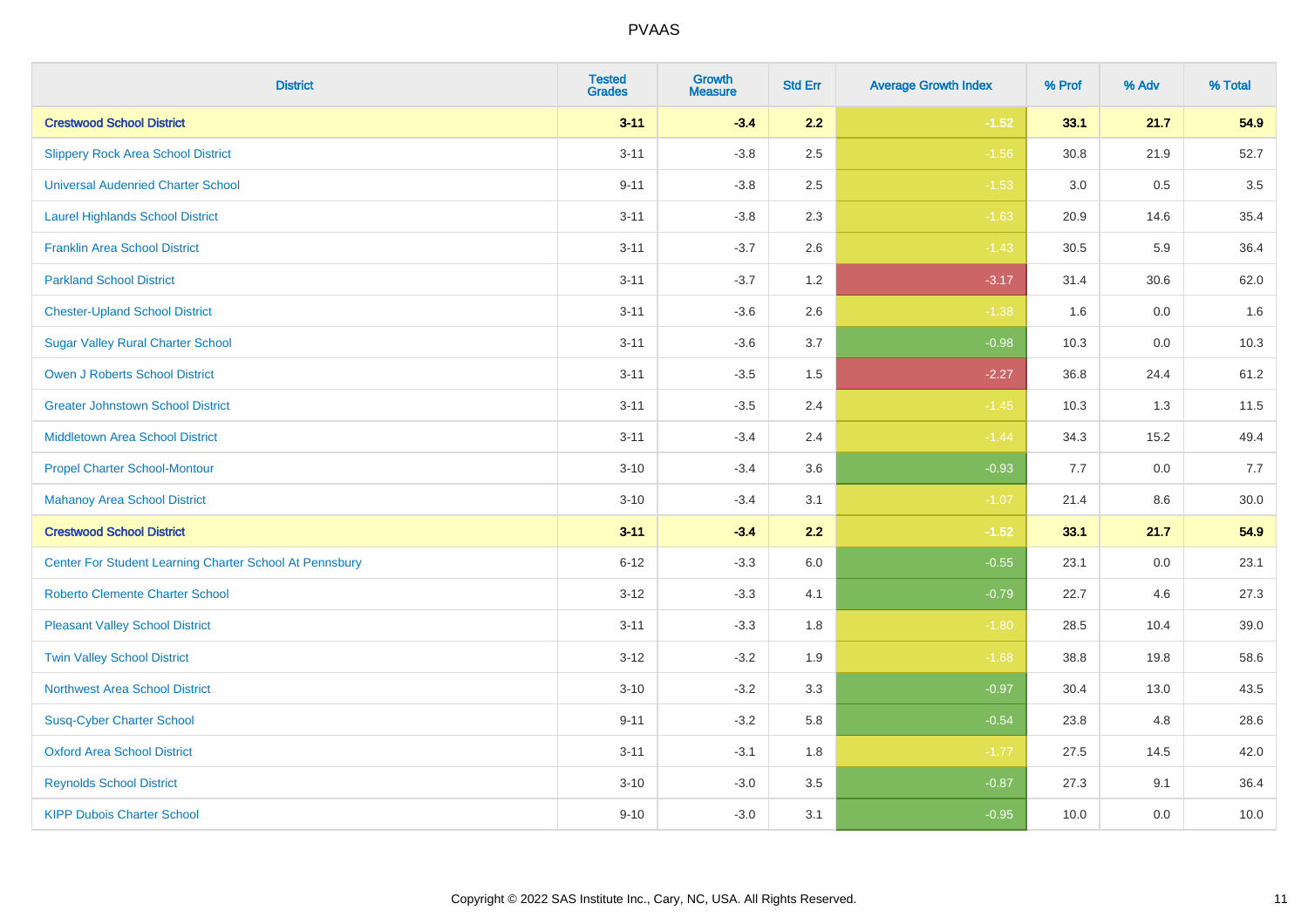| <b>District</b>                             | <b>Tested</b><br><b>Grades</b> | <b>Growth</b><br><b>Measure</b> | <b>Std Err</b> | <b>Average Growth Index</b> | % Prof | % Adv   | % Total |
|---------------------------------------------|--------------------------------|---------------------------------|----------------|-----------------------------|--------|---------|---------|
| <b>Crestwood School District</b>            | $3 - 11$                       | $-3.4$                          | 2.2            | $-1.52$                     | 33.1   | 21.7    | 54.9    |
| <b>Northgate School District</b>            | $3 - 11$                       | $-3.0$                          | 3.4            | $-0.85$                     | 35.6   | 6.8     | 42.4    |
| <b>Beaver Area School District</b>          | $3 - 10$                       | $-3.0$                          | 2.5            | $-1.16$                     | 25.8   | 27.8    | 53.6    |
| <b>Minersville Area School District</b>     | $3 - 11$                       | $-2.9$                          | 3.4            | $-0.86$                     | 27.4   | 9.7     | 37.1    |
| <b>Boyertown Area School District</b>       | $3 - 11$                       | $-2.9$                          | 1.4            | $-2.06$                     | 30.8   | 22.6    | 53.4    |
| <b>Bucks County Technical High School</b>   | $9 - 10$                       | $-2.9$                          | 2.2            | $-1.29$                     | 27.7   | 10.4    | 38.2    |
| <b>Rose Tree Media School District</b>      | $3 - 10$                       | $-2.8$                          | 2.1            | $-1.33$                     | 35.2   | 29.6    | 64.8    |
| <b>Carbondale Area School District</b>      | $3 - 10$                       | $-2.8$                          | 3.2            | $-0.87$                     | 27.5   | 2.9     | 30.4    |
| <b>Uniontown Area School District</b>       | $3 - 11$                       | $-2.8$                          | 3.1            | $-0.91$                     | 31.7   | $7.3$   | 39.0    |
| <b>Dubois Area School District</b>          | $3 - 11$                       | $-2.8$                          | 2.0            | $-1.37$                     | 35.5   | 19.0    | 54.6    |
| <b>Tri-Valley School District</b>           | $3 - 10$                       | $-2.7$                          | 3.9            | $-0.69$                     | 31.0   | 9.5     | 40.5    |
| Hatboro-Horsham School District             | $3 - 11$                       | $-2.7$                          | 1.6            | $-1.65$                     | 27.9   | 17.9    | 45.8    |
| Hollidaysburg Area School District          | $3 - 11$                       | $-2.7$                          | 1.6            | $-1.64$                     | 32.6   | 15.2    | 47.8    |
| <b>Shamokin Area School District</b>        | $3 - 11$                       | $-2.6$                          | 2.5            | $-1.06$                     | 19.6   | $9.8\,$ | 29.3    |
| <b>Nazareth Area School District</b>        | $3 - 11$                       | $-2.5$                          | 1.7            | $-1.53$                     | 29.2   | 24.6    | 53.8    |
| <b>Mount Union Area School District</b>     | $3 - 10$                       | $-2.5$                          | 2.8            | $-0.89$                     | 19.8   | 5.8     | 25.6    |
| Northwestern Lehigh School District         | $3 - 11$                       | $-2.4$                          | 2.1            | $-1.14$                     | 41.7   | 17.9    | 59.5    |
| <b>Wyomissing Area School District</b>      | $3 - 12$                       | $-2.4$                          | 2.6            | $-0.92$                     | 25.6   | 28.1    | 53.7    |
| <b>Southeastern Greene School District</b>  | $3 - 10$                       | $-2.3$                          | 4.4            | $-0.53$                     | 29.0   | 9.7     | 38.7    |
| <b>York Academy Regional Charter School</b> | $3 - 11$                       | $-2.3$                          | 4.4            | $-0.52$                     | 23.5   | 2.0     | 25.5    |
| <b>Conneaut School District</b>             | $3 - 12$                       | $-2.3$                          | 2.6            | $-0.91$                     | 27.4   | 9.7     | 37.1    |
| Mastery Charter School - Shoemaker Campus   | $7 - 10$                       | $-2.3$                          | 2.8            | $-0.81$                     | 10.1   | 3.7     | 13.8    |
| Northern Bedford County School District     | $3 - 11$                       | $-2.3$                          | 3.3            | $-0.69$                     | 26.2   | 16.9    | 43.1    |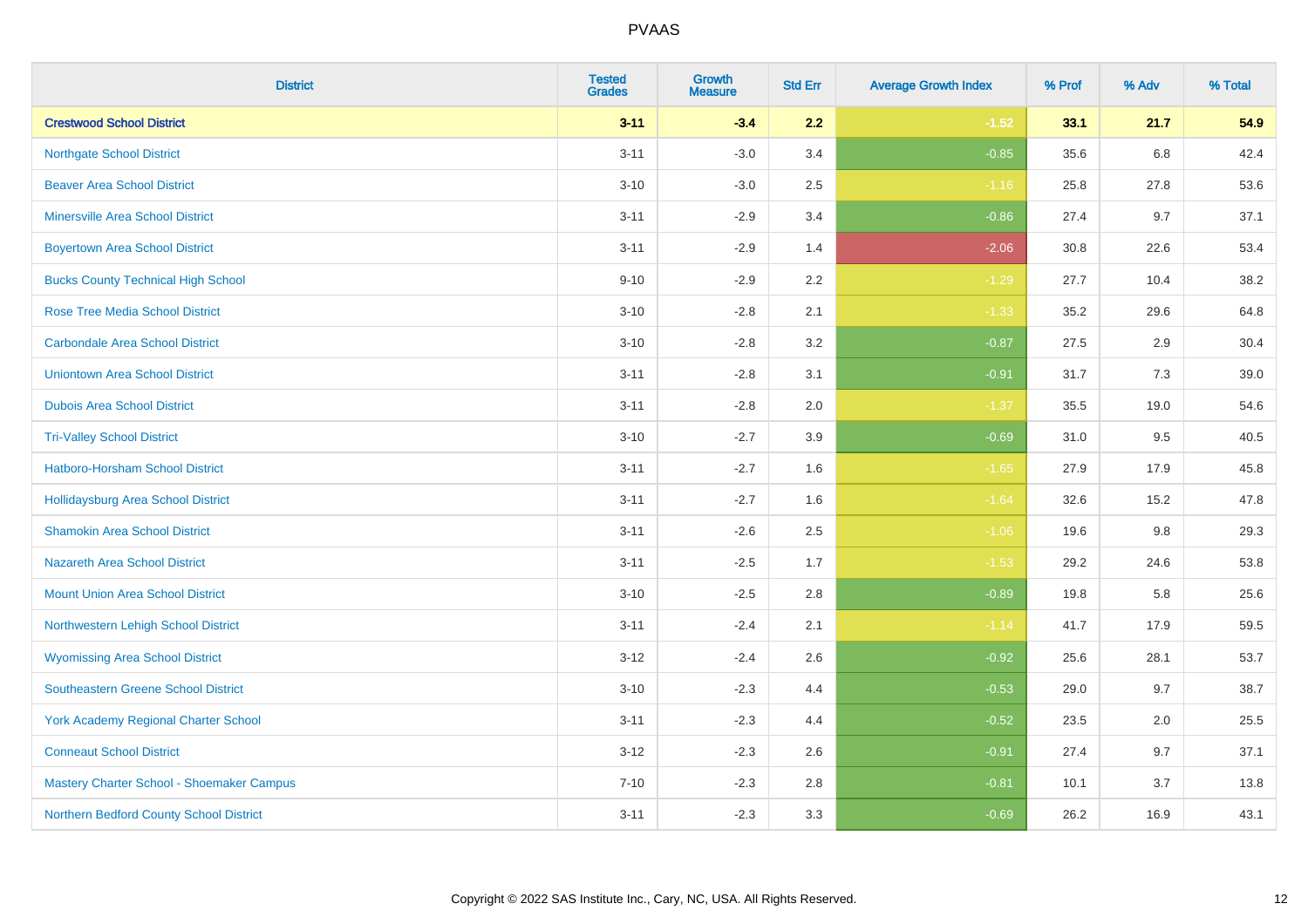| <b>District</b>                                   | <b>Tested</b><br><b>Grades</b> | <b>Growth</b><br><b>Measure</b> | <b>Std Err</b> | <b>Average Growth Index</b> | % Prof | % Adv   | % Total |
|---------------------------------------------------|--------------------------------|---------------------------------|----------------|-----------------------------|--------|---------|---------|
| <b>Crestwood School District</b>                  | $3 - 11$                       | $-3.4$                          | 2.2            | $-1.52$                     | 33.1   | 21.7    | 54.9    |
| <b>West Chester Area School District</b>          | $3 - 11$                       | $-2.1$                          | 1.2            | $-1.83$                     | 36.4   | 23.2    | 59.6    |
| <b>New Brighton Area School District</b>          | $3 - 11$                       | $-2.1$                          | 3.2            | $-0.65$                     | 31.5   | 11.1    | 42.6    |
| Propel Charter School - Braddock Hills            | $3 - 11$                       | $-2.1$                          | 3.3            | $-0.63$                     | 4.8    | $3.2\,$ | 8.1     |
| <b>Shaler Area School District</b>                | $3 - 11$                       | $-2.1$                          | 1.8            | $-1.18$                     | 32.0   | 13.0    | 45.0    |
| <b>Carlynton School District</b>                  | $3 - 11$                       | $-2.0$                          | 3.2            | $-0.62$                     | 27.9   | 5.2     | 33.1    |
| Penns Manor Area School District                  | $3 - 12$                       | $-1.9$                          | 3.5            | $-0.55$                     | 24.2   | $3.8\,$ | 28.0    |
| <b>Allegheny Valley School District</b>           | $3 - 11$                       | $-1.9$                          | 3.9            | $-0.48$                     | 31.8   | 11.4    | 43.2    |
| <b>Lakeview School District</b>                   | $3 - 11$                       | $-1.9$                          | 3.5            | $-0.53$                     | 41.5   | 12.3    | 53.8    |
| <b>Farrell Area School District</b>               | $3 - 11$                       | $-1.9$                          | 4.2            | $-0.44$                     | 9.3    | 11.6    | 20.9    |
| <b>Chichester School District</b>                 | $3 - 11$                       | $-1.8$                          | 4.2            | $-0.44$                     | 40.0   | 14.0    | 54.0    |
| <b>Bradford Area School District</b>              | $3 - 12$                       | $-1.8$                          | 2.3            | $-0.79$                     | 31.2   | 16.7    | 47.9    |
| <b>Forest Area School District</b>                | $3 - 11$                       | $-1.8$                          | 4.7            | $-0.37$                     | 18.9   | 15.1    | 34.0    |
| <b>Mastery Charter High School-Lenfest Campus</b> | $7 - 11$                       | $-1.8$                          | 5.8            | $-0.30$                     | 26.3   | 0.0     | 26.3    |
| <b>Albert Gallatin Area School District</b>       | $3 - 11$                       | $-1.7$                          | 2.3            | $-0.72$                     | 31.9   | 20.7    | 52.7    |
| <b>Clairton City School District</b>              | $3 - 11$                       | $-1.6$                          | 5.0            | $-0.32$                     | 3.8    | 0.5     | 4.4     |
| <b>Burrell School District</b>                    | $3 - 11$                       | $-1.5$                          | 3.3            | $-0.44$                     | 27.8   | 17.7    | 45.6    |
| <b>Clearfield Area School District</b>            | $3 - 10$                       | $-1.3$                          | 3.7            | $-0.34$                     | 43.9   | 24.6    | 68.4    |
| <b>Highlands School District</b>                  | $3 - 11$                       | $-1.3$                          | 2.3            | $-0.55$                     | 32.6   | 10.5    | 43.0    |
| <b>Bangor Area School District</b>                | $3 - 12$                       | $-1.2$                          | 2.0            | $-0.60$                     | 25.8   | 12.7    | 38.5    |
| <b>Forest City Regional School District</b>       | $3 - 12$                       | $-1.2$                          | 3.6            | $-0.33$                     | 26.5   | 8.2     | 34.7    |
| <b>Lebanon School District</b>                    | $3 - 11$                       | $-1.2$                          | 1.9            | $-0.63$                     | 15.2   | 6.4     | 21.6    |
| <b>Claysburg-Kimmel School District</b>           | $3 - 11$                       | $-1.2$                          | 5.2            | $-0.22$                     | 5.0    | 0.0     | $5.0\,$ |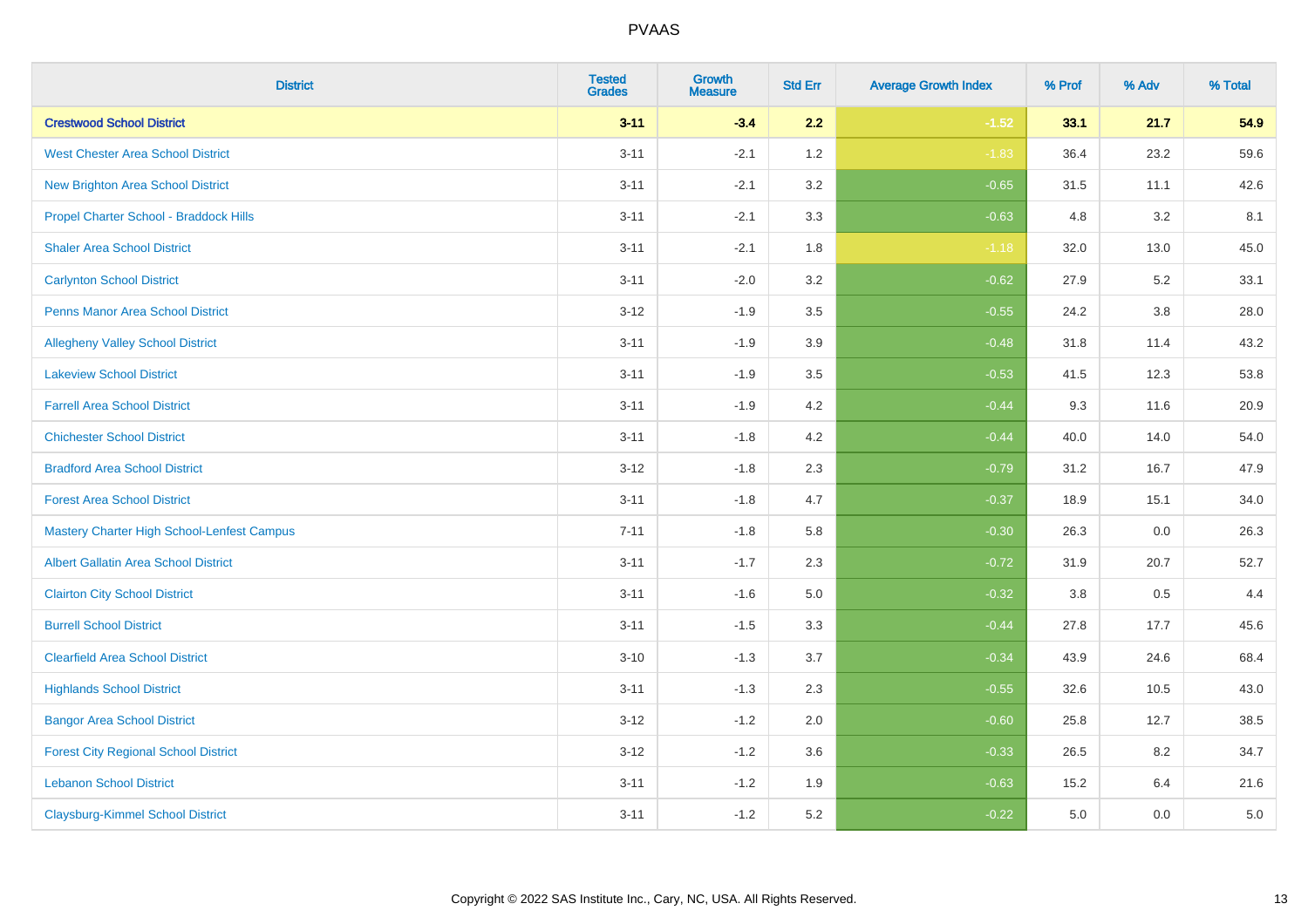| <b>District</b>                           | <b>Tested</b><br><b>Grades</b> | <b>Growth</b><br><b>Measure</b> | <b>Std Err</b> | <b>Average Growth Index</b> | % Prof | % Adv | % Total |
|-------------------------------------------|--------------------------------|---------------------------------|----------------|-----------------------------|--------|-------|---------|
| <b>Crestwood School District</b>          | $3 - 11$                       | $-3.4$                          | 2.2            | $-1.52$                     | 33.1   | 21.7  | 54.9    |
| <b>Columbia Borough School District</b>   | $3 - 12$                       | $-1.1$                          | 3.6            | $-0.31$                     | 17.2   | 1.7   | 19.0    |
| <b>Ferndale Area School District</b>      | $3 - 10$                       | $-1.1$                          | 4.1            | $-0.27$                     | 21.0   | 7.9   | 29.0    |
| <b>Norwin School District</b>             | $3 - 11$                       | $-1.1$                          | 1.6            | $-0.70$                     | 37.7   | 27.6  | 65.2    |
| <b>Evergreen Community Charter School</b> | $6 - 11$                       | $-1.1$                          | 4.7            | $-0.23$                     | 34.6   | 26.9  | 61.5    |
| <b>Pine Grove Area School District</b>    | $3 - 11$                       | $-1.1$                          | 3.0            | $-0.36$                     | 29.5   | 14.3  | 43.8    |
| <b>Everett Area School District</b>       | $3 - 11$                       | $-1.1$                          | 3.1            | $-0.34$                     | 34.2   | 13.2  | 47.4    |
| <b>Schuylkill Valley School District</b>  | $3 - 11$                       | $-1.0$                          | 2.2            | $-0.47$                     | 29.8   | 20.2  | 50.0    |
| <b>Westmont Hilltop School District</b>   | $3 - 11$                       | $-1.0$                          | 2.8            | $-0.36$                     | 33.3   | 14.7  | 48.0    |
| South Eastern School District             | $3 - 11$                       | $-1.0$                          | 1.8            | $-0.55$                     | 36.4   | 17.1  | 53.5    |
| <b>Exeter Township School District</b>    | $3 - 11$                       | $-1.0$                          | 1.7            | $-0.58$                     | 27.2   | 15.6  | 42.8    |
| <b>South Allegheny School District</b>    | $3 - 11$                       | $-0.9$                          | 3.1            | $-0.30$                     | 23.8   | 2.5   | 26.2    |
| <b>Palmerton Area School District</b>     | $3 - 11$                       | $-0.9$                          | 2.7            | $-0.34$                     | 34.3   | 14.3  | 48.6    |
| <b>Blacklick Valley School District</b>   | $3 - 11$                       | $-0.9$                          | 3.9            | $-0.23$                     | 7.7    | 7.7   | 15.4    |
| <b>Cranberry Area School District</b>     | $3-12$                         | $-0.9$                          | 3.1            | $-0.29$                     | 25.5   | 9.7   | 35.2    |
| <b>MaST Community Charter School</b>      | $3 - 10$                       | $-0.9$                          | 2.5            | $-0.34$                     | 25.0   | 21.6  | 46.6    |
| Lehigh Career & Technical Institute       | $10 - 12$                      | $-0.7$                          | 6.3            | $-0.11$                     | 36.4   | 4.6   | 40.9    |
| Jeannette City School District            | $3 - 11$                       | $-0.7$                          | 3.4            | $-0.20$                     | 26.8   | 4.1   | 30.9    |
| <b>Fort Cherry School District</b>        | $3 - 10$                       | $-0.7$                          | 3.1            | $-0.21$                     | 30.6   | 14.1  | 44.7    |
| Northern Lebanon School District          | $3 - 11$                       | $-0.7$                          | 2.3            | $-0.29$                     | 18.8   | 6.8   | 25.6    |
| South Side Area School District           | $3 - 11$                       | $-0.6$                          | 3.1            | $-0.19$                     | 24.0   | 28.0  | 52.0    |
| <b>Fairfield Area School District</b>     | $3 - 11$                       | $-0.5$                          | 3.6            | $-0.13$                     | 43.9   | 6.1   | 50.0    |
| <b>Portage Area School District</b>       | $3 - 10$                       | $-0.5$                          | 3.3            | $-0.14$                     | 27.0   | 20.6  | 47.6    |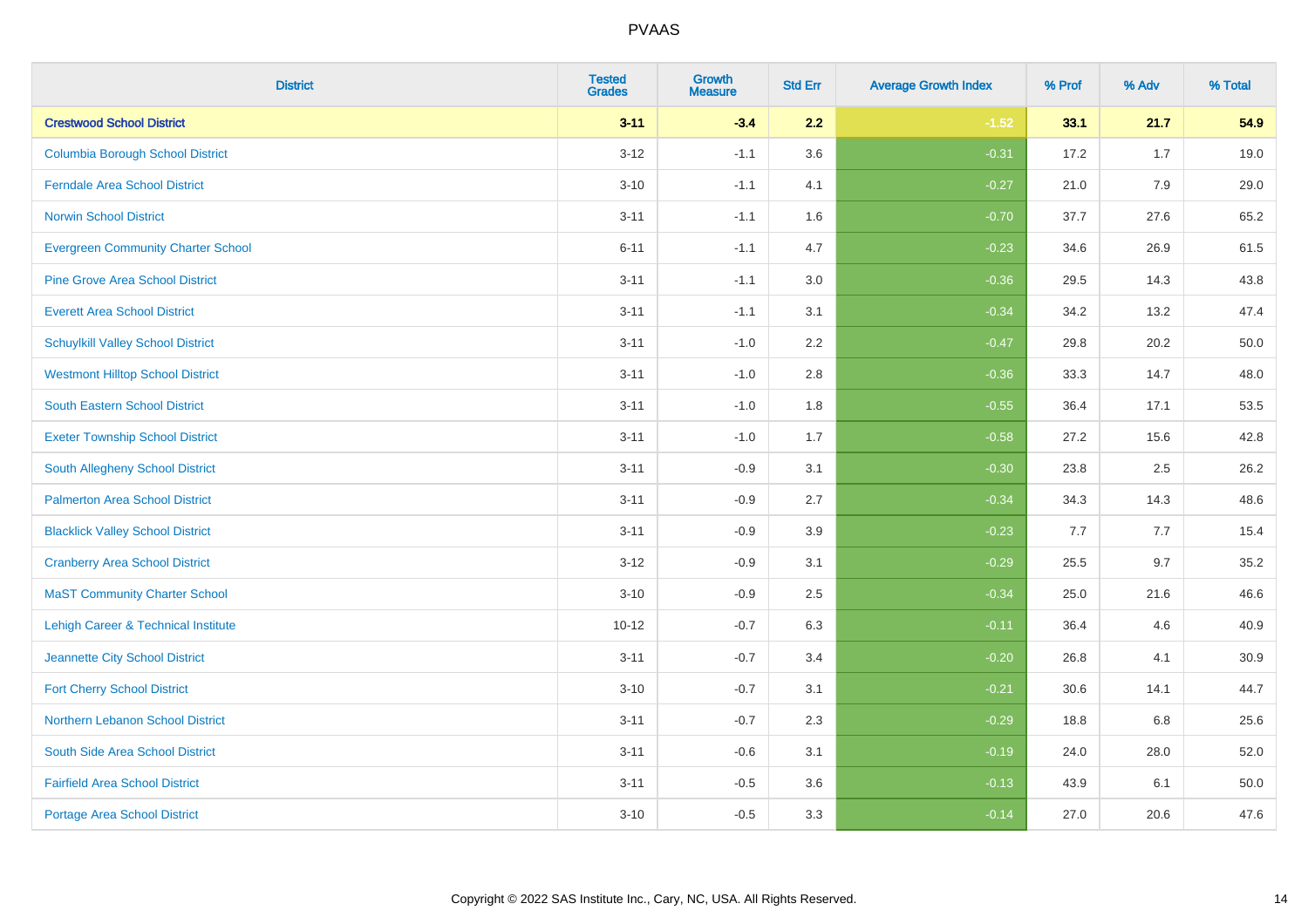| <b>District</b>                                  | <b>Tested</b><br><b>Grades</b> | <b>Growth</b><br><b>Measure</b> | <b>Std Err</b> | <b>Average Growth Index</b> | % Prof | % Adv | % Total |
|--------------------------------------------------|--------------------------------|---------------------------------|----------------|-----------------------------|--------|-------|---------|
| <b>Crestwood School District</b>                 | $3 - 11$                       | $-3.4$                          | 2.2            | $-1.52$                     | 33.1   | 21.7  | 54.9    |
| <b>Otto-Eldred School District</b>               | $3 - 11$                       | $-0.5$                          | 3.5            | $-0.13$                     | 35.8   | 10.5  | 46.3    |
| <b>Brockway Area School District</b>             | $3 - 11$                       | $-0.4$                          | 3.5            | $-0.11$                     | 41.2   | 13.8  | 55.0    |
| <b>Central Greene School District</b>            | $3 - 11$                       | $-0.4$                          | 2.5            | $-0.15$                     | 27.8   | 14.8  | 42.6    |
| <b>Northern Cambria School District</b>          | $3 - 11$                       | $-0.3$                          | 3.4            | $-0.09$                     | 26.5   | 1.2   | 27.7    |
| <b>Wilson Area School District</b>               | $3 - 11$                       | $-0.3$                          | 2.4            | $-0.12$                     | 35.4   | 14.6  | 50.0    |
| <b>Greencastle-Antrim School District</b>        | $3 - 11$                       | $-0.3$                          | 2.0            | $-0.14$                     | 30.9   | 22.2  | 53.1    |
| <b>Harrisburg City School District</b>           | $3 - 11$                       | $-0.2$                          | 2.0            | $-0.11$                     | 6.0    | 2.0   | 8.0     |
| <b>Freeport Area School District</b>             | $3 - 10$                       | $-0.2$                          | 2.1            | $-0.10$                     | 37.4   | 29.8  | 67.2    |
| Southern Tioga School District                   | $3 - 11$                       | $-0.1$                          | 2.8            | $-0.03$                     | 26.3   | 10.3  | 36.6    |
| <b>Warren County School District</b>             | $3 - 11$                       | $-0.1$                          | 1.6            | $-0.06$                     | 26.7   | 9.7   | 36.4    |
| <b>Penn Hills School District</b>                | $3 - 11$                       | 0.0                             | 2.4            | 0.02                        | 18.4   | 7.1   | 25.6    |
| Altoona Area School District                     | $3 - 12$                       | 0.1                             | 1.5            | 0.07                        | 29.0   | 13.8  | 42.8    |
| Community Academy Of Philadelphia Charter School | $3 - 11$                       | 0.1                             | 2.6            | 0.06                        | 9.7    | 2.6   | 12.4    |
| <b>Garnet Valley School District</b>             | $3 - 10$                       | 0.2                             | 1.7            | 0.13                        | 34.9   | 26.4  | 61.3    |
| <b>Central Columbia School District</b>          | $3 - 12$                       | 0.3                             | 2.3            | 0.12                        | 25.4   | 37.6  | 63.0    |
| <b>Ridley School District</b>                    | $3 - 12$                       | 0.3                             | 1.6            | 0.21                        | 32.0   | 10.7  | 42.6    |
| <b>Shippensburg Area School District</b>         | $3 - 11$                       | 0.5                             | 1.8            | 0.26                        | 23.5   | 22.8  | 46.3    |
| <b>Wilson School District</b>                    | $3 - 12$                       | 0.5                             | 1.5            | 0.32                        | 30.4   | 25.5  | 55.9    |
| Pennsylvania Cyber Charter School                | $3 - 11$                       | 0.6                             | 1.5            | 0.37                        | 20.8   | 8.1   | 28.9    |
| <b>Hamburg Area School District</b>              | $3 - 11$                       | 0.6                             | 2.4            | 0.25                        | 28.0   | 15.5  | 43.6    |
| <b>New Foundations Charter School</b>            | $3 - 11$                       | 0.6                             | 2.2            | 0.29                        | 22.4   | 4.0   | 26.4    |
| <b>Tech Freire Charter School</b>                | $9 - 11$                       | 0.7                             | 2.5            | 0.27                        | 3.6    | 0.0   | 3.6     |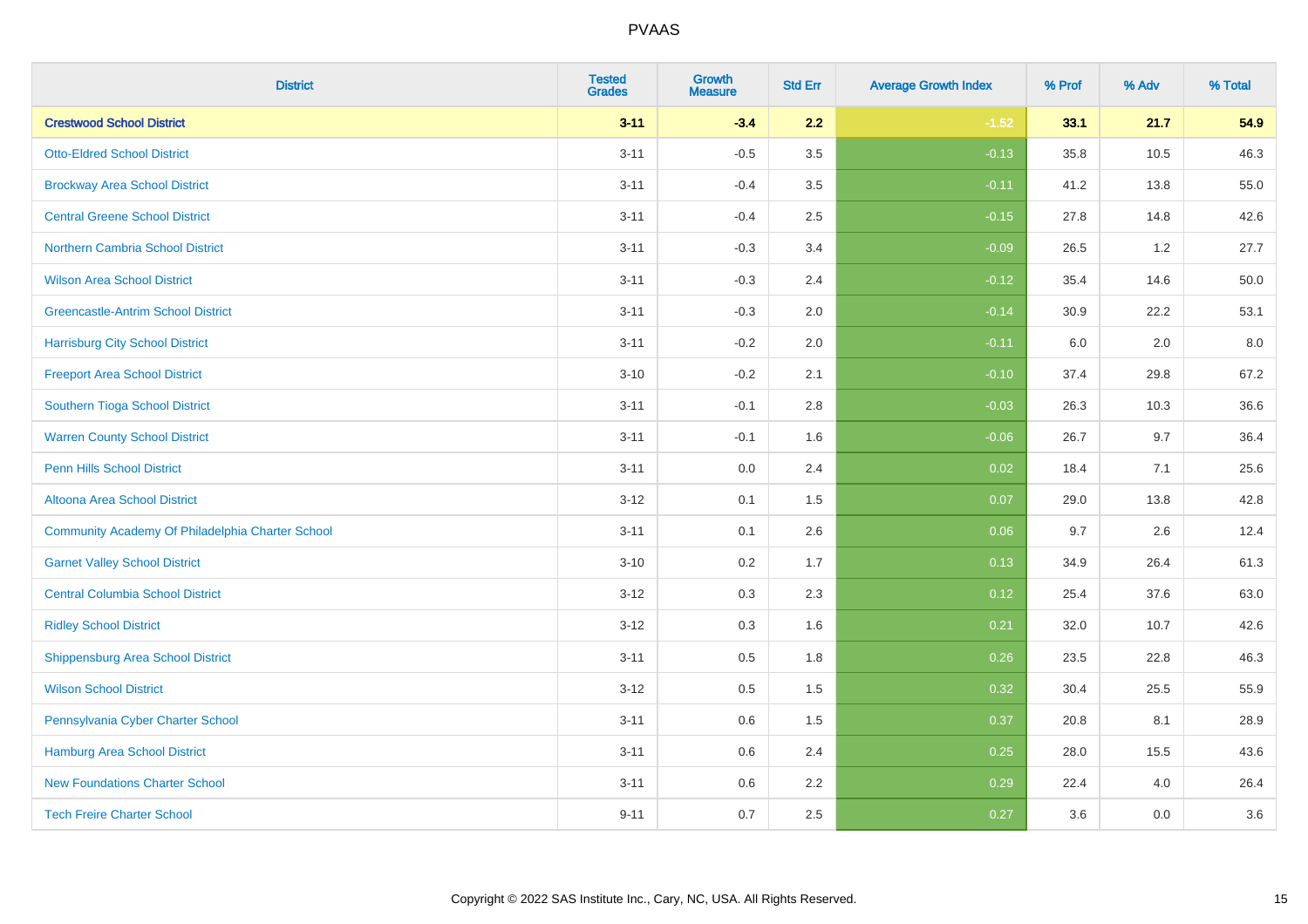| <b>District</b>                                    | <b>Tested</b><br><b>Grades</b> | <b>Growth</b><br><b>Measure</b> | <b>Std Err</b> | <b>Average Growth Index</b> | % Prof | % Adv | % Total |
|----------------------------------------------------|--------------------------------|---------------------------------|----------------|-----------------------------|--------|-------|---------|
| <b>Crestwood School District</b>                   | $3 - 11$                       | $-3.4$                          | 2.2            | $-1.52$                     | 33.1   | 21.7  | 54.9    |
| <b>Jersey Shore Area School District</b>           | $3 - 11$                       | $0.7\,$                         | 2.5            | 0.27                        | 39.3   | 13.6  | 52.9    |
| <b>Seneca Valley School District</b>               | $3 - 11$                       | 0.8                             | 1.4            | 0.54                        | 40.6   | 25.2  | 65.8    |
| <b>Marion Center Area School District</b>          | $3 - 10$                       | 0.8                             | 2.9            | 0.27                        | 23.3   | 11.1  | 34.4    |
| <b>Hopewell Area School District</b>               | $3 - 11$                       | 0.8                             | 2.6            | 0.31                        | 34.5   | 12.4  | 46.9    |
| <b>Tidioute Community Charter School</b>           | $3 - 11$                       | 0.8                             | 4.4            | 0.19                        | 18.1   | 6.9   | 25.0    |
| Daniel Boone Area School District                  | $3 - 12$                       | 0.9                             | 1.9            | 0.46                        | 28.9   | 22.0  | 51.0    |
| <b>Abington School District</b>                    | $3 - 10$                       | 0.9                             | 1.6            | 0.57                        | 29.7   | 28.7  | 58.4    |
| <b>Upper Adams School District</b>                 | $3 - 11$                       | 0.9                             | 2.5            | 0.37                        | 33.0   | 17.0  | 50.0    |
| South Williamsport Area School District            | $3 - 10$                       | 0.9                             | 3.1            | 0.31                        | 38.4   | 11.6  | 50.0    |
| <b>Bensalem Township School District</b>           | $3 - 11$                       | 1.0                             | 1.6            | 0.63                        | 24.3   | 10.7  | 34.9    |
| <b>Tulpehocken Area School District</b>            | $3 - 12$                       | 1.0                             | 4.9            | 0.20                        | 11.5   | 23.1  | 34.6    |
| <b>Wattsburg Area School District</b>              | $3 - 11$                       | $1.0\,$                         | 2.7            | 0.36                        | 20.4   | 12.4  | 32.7    |
| <b>Annville-Cleona School District</b>             | $3 - 12$                       | 1.1                             | 2.4            | 0.45                        | 34.8   | 13.6  | 48.5    |
| <b>Upper Moreland Township School District</b>     | $3 - 11$                       | 1.1                             | 2.0            | 0.56                        | 24.8   | 26.6  | 51.3    |
| <b>North Star School District</b>                  | $3 - 11$                       | 1.1                             | 3.3            | 0.34                        | 26.2   | 20.0  | 46.2    |
| Philadelphia Electrical & Tech Charter High School | $10 - 10$                      | 1.2                             | 2.6            | 0.45                        | 0.9    | 0.0   | 0.9     |
| <b>Springfield School District</b>                 | $3 - 11$                       | 1.2                             | 1.7            | 0.69                        | 31.8   | 25.2  | 56.9    |
| <b>Penn-Delco School District</b>                  | $3 - 11$                       | 1.3                             | 1.8            | 0.75                        | 26.5   | 12.6  | 39.1    |
| <b>Brentwood Borough School District</b>           | $3 - 11$                       | 1.3                             | 3.0            | 0.44                        | 20.2   | 16.0  | 36.2    |
| <b>MaST Community Charter School II</b>            | $3 - 10$                       | 1.4                             | 3.0            | 0.45                        | 16.1   | 4.6   | 20.7    |
| <b>Oley Valley School District</b>                 | $3 - 11$                       | 1.4                             | 2.4            | 0.56                        | 37.4   | 23.9  | 61.4    |
| <b>Reach Cyber Charter School</b>                  | $3 - 11$                       | 1.4                             | 3.6            | 0.40                        | 32.9   | 15.2  | 48.1    |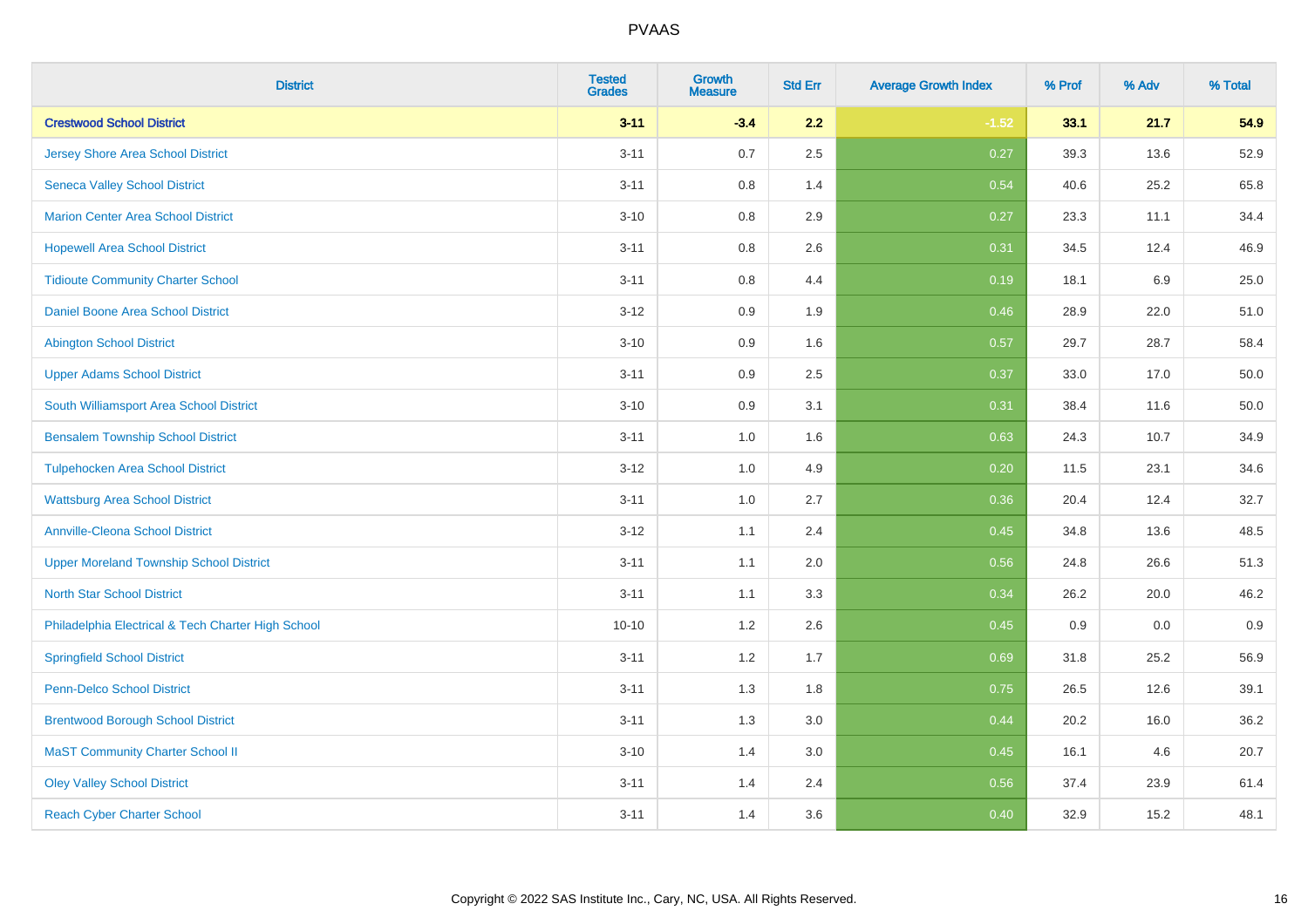| <b>District</b>                           | <b>Tested</b><br><b>Grades</b> | <b>Growth</b><br><b>Measure</b> | <b>Std Err</b> | <b>Average Growth Index</b> | % Prof | % Adv | % Total |
|-------------------------------------------|--------------------------------|---------------------------------|----------------|-----------------------------|--------|-------|---------|
| <b>Crestwood School District</b>          | $3 - 11$                       | $-3.4$                          | 2.2            | $-1.52$                     | 33.1   | 21.7  | 54.9    |
| <b>Tunkhannock Area School District</b>   | $3 - 11$                       | 1.4                             | 2.0            | 0.71                        | 29.8   | 18.1  | 47.9    |
| <b>Haverford Township School District</b> | $3 - 11$                       | 1.4                             | 1.4            | 1.05                        | 36.7   | 26.3  | 63.0    |
| <b>Centennial School District</b>         | $3 - 10$                       | 1.5                             | 1.5            | 0.98                        | 23.6   | 12.4  | 36.0    |
| <b>Moon Area School District</b>          | $3 - 11$                       | 1.5                             | 1.8            | 0.86                        | 34.5   | 25.5  | 60.0    |
| <b>Avella Area School District</b>        | $3 - 12$                       | 1.6                             | 4.7            | 0.34                        | 34.8   | 7.2   | 42.0    |
| Juniata Valley School District            | $3 - 11$                       | 1.6                             | 3.2            | 0.51                        | 23.1   | 9.4   | 32.5    |
| <b>Shenango Area School District</b>      | $3 - 11$                       | 1.7                             | 3.2            | 0.52                        | 41.4   | 13.8  | 55.3    |
| <b>Lewisburg Area School District</b>     | $3 - 11$                       | 1.7                             | 2.4            | 0.72                        | 35.9   | 35.9  | 71.8    |
| <b>Forest Hills School District</b>       | $3 - 11$                       | 1.8                             | 2.5            | 0.71                        | 28.8   | 10.3  | 39.1    |
| West Jefferson Hills School District      | $3 - 11$                       | 1.9                             | 1.9            | 0.99                        | 34.8   | 27.3  | 62.1    |
| <b>Pottstown School District</b>          | $3 - 12$                       | 2.0                             | 2.2            | 0.88                        | 19.4   | 6.2   | 25.6    |
| <b>Blackhawk School District</b>          | $3 - 11$                       | 2.0                             | 2.3            | 0.87                        | 34.6   | 20.7  | 55.3    |
| <b>Bethlehem-Center School District</b>   | $3 - 10$                       | 2.1                             | 3.5            | 0.59                        | 32.3   | 4.6   | 36.9    |
| Esperanza Academy Charter School          | $4 - 11$                       | 2.1                             | 2.1            | 1.01                        | 14.2   | 3.6   | 17.8    |
| <b>Upper Dublin School District</b>       | $3 - 12$                       | 2.1                             | 1.8            | 1.19                        | 34.7   | 30.0  | 64.7    |
| <b>Solanco School District</b>            | $3 - 11$                       | 2.2                             | 1.8            | 1.18                        | 27.2   | 15.0  | 42.3    |
| <b>Mercer Area School District</b>        | $3 - 11$                       | 2.2                             | 3.1            | 0.70                        | 24.4   | 11.8  | 36.2    |
| <b>Belmont Charter School</b>             | $3 - 10$                       | 2.2                             | 3.4            | 0.64                        | 5.3    | 1.8   | $7.0$   |
| <b>West Shore School District</b>         | $3 - 12$                       | 2.2                             | 1.3            | 1.68                        | 31.8   | 15.2  | 47.1    |
| Mt Lebanon School District                | $3 - 11$                       | 2.4                             | 1.3            | 1.79                        | 39.3   | 37.4  | 76.8    |
| <b>Conestoga Valley School District</b>   | $3 - 11$                       | 2.4                             | 1.7            | 1.43                        | 35.0   | 23.5  | 58.5    |
| <b>South Western School District</b>      | $3 - 12$                       | 2.5                             | 1.7            | 1.48                        | 36.2   | 19.7  | 55.9    |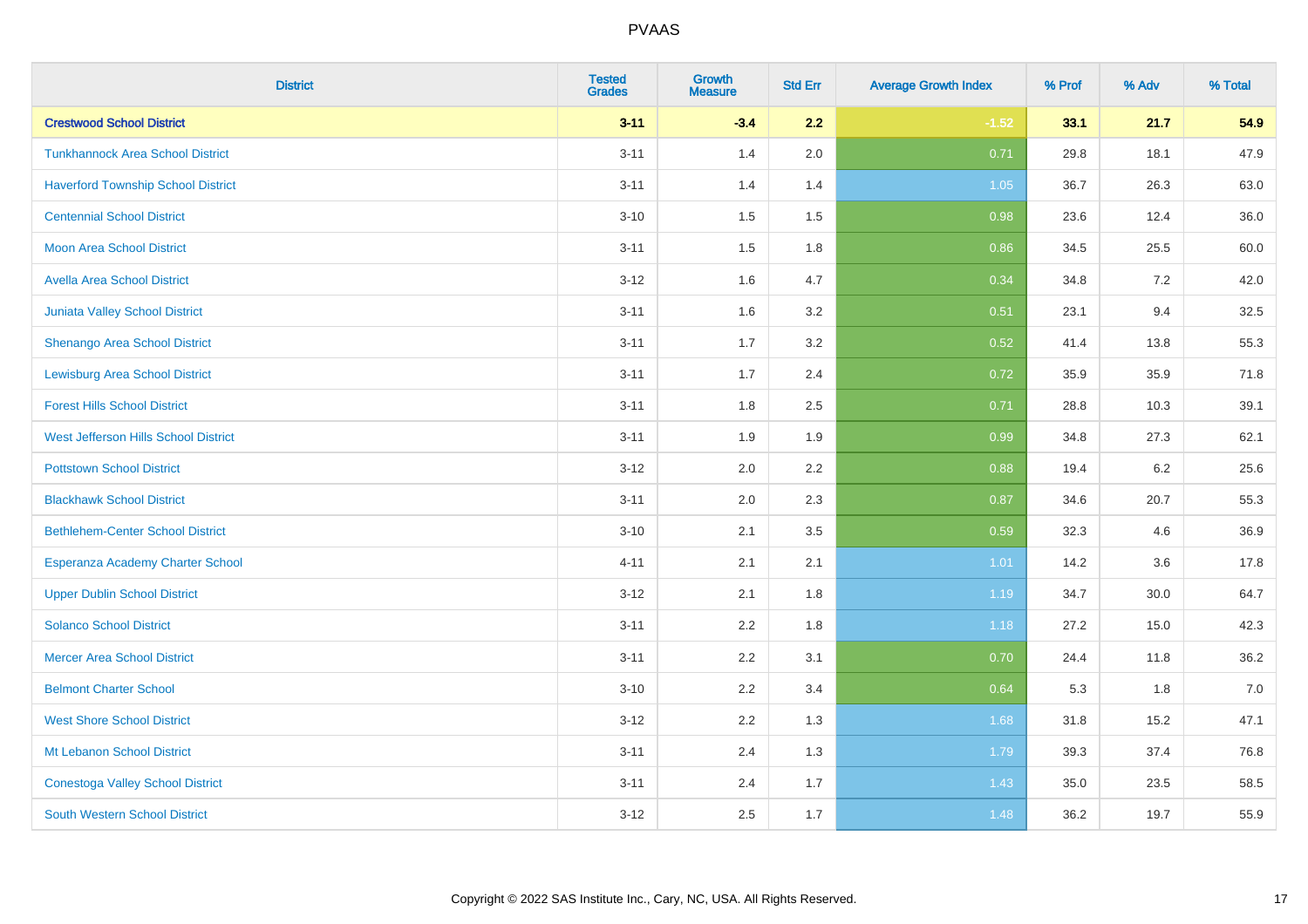| <b>District</b>                                 | <b>Tested</b><br><b>Grades</b> | <b>Growth</b><br><b>Measure</b> | <b>Std Err</b> | <b>Average Growth Index</b> | % Prof | % Adv | % Total |
|-------------------------------------------------|--------------------------------|---------------------------------|----------------|-----------------------------|--------|-------|---------|
| <b>Crestwood School District</b>                | $3 - 11$                       | $-3.4$                          | 2.2            | $-1.52$                     | 33.1   | 21.7  | 54.9    |
| <b>Bermudian Springs School District</b>        | $3 - 11$                       | 2.5                             | 2.4            | 1.05                        | 31.8   | 23.5  | 55.3    |
| <b>Sullivan County School District</b>          | $3 - 10$                       | 2.5                             | 4.3            | 0.58                        | 43.6   | 7.7   | 51.3    |
| <b>Union School District</b>                    | $3 - 12$                       | 2.5                             | 3.7            | 0.69                        | 17.9   | 10.4  | 28.4    |
| <b>School Lane Charter School</b>               | $3 - 11$                       | 2.6                             | 3.6            | 0.72                        | 23.1   | 18.7  | 41.8    |
| <b>Williams Valley School District</b>          | $3 - 11$                       | 2.6                             | 3.7            | 0.69                        | 17.0   | 5.1   | 22.0    |
| <b>Austin Area School District</b>              | $3 - 11$                       | 2.6                             | 6.0            | 0.43                        | 25.0   | 18.8  | 43.8    |
| <b>Athens Area School District</b>              | $3 - 11$                       | 2.6                             | 2.3            | 1.11                        | 34.9   | 12.3  | 47.3    |
| <b>Perkiomen Valley School District</b>         | $3 - 11$                       | 2.7                             | 1.5            | 1.83                        | 35.0   | 25.3  | 60.3    |
| <b>Mastery Charter School - Pickett Campus</b>  | $6 - 10$                       | 2.7                             | 4.2            | 0.65                        | 20.6   | 0.0   | 20.6    |
| <b>Eastern Lancaster County School District</b> | $3 - 12$                       | 2.9                             | 3.2            | 0.91                        | 35.2   | 36.4  | 71.6    |
| <b>Ringgold School District</b>                 | $3 - 11$                       | 2.9                             | 2.2            | 1.32                        | 23.8   | 13.3  | 37.1    |
| <b>Penn-Trafford School District</b>            | $3 - 11$                       | 2.9                             | 1.8            | 1.68                        | 46.3   | 26.2  | 72.5    |
| <b>Waynesboro Area School District</b>          | $3 - 12$                       | 3.0                             | 1.8            | 1.67                        | 26.0   | 23.5  | 49.5    |
| <b>Gateway School District</b>                  | $3 - 11$                       | 3.1                             | 2.0            | 1.55                        | 35.7   | 18.5  | 54.2    |
| Northampton Area School District                | $3 - 11$                       | 3.2                             | 1.5            | 2.05                        | 29.8   | 17.9  | 47.7    |
| <b>Clarion Area School District</b>             | $3 - 11$                       | $3.2\,$                         | 3.7            | 0.88                        | 31.7   | 13.3  | 45.0    |
| <b>North Clarion County School District</b>     | $3 - 12$                       | 3.4                             | 4.1            | 0.83                        | 45.0   | 18.8  | 63.8    |
| <b>Fort Leboeuf School District</b>             | $3 - 11$                       | $3.5\,$                         | 2.2            | 1.58                        | 32.0   | 16.8  | 48.8    |
| <b>Bellwood-Antis School District</b>           | $3 - 10$                       | $3.5\,$                         | 2.8            | 1.24                        | 40.9   | 19.4  | 60.2    |
| <b>Keystone Central School District</b>         | $3 - 11$                       | 3.6                             | 1.8            | 2.04                        | 27.1   | 14.6  | 41.8    |
| <b>Western Wayne School District</b>            | $3 - 11$                       | 3.6                             | 2.6            | 1.39                        | 30.8   | 16.2  | 47.0    |
| <b>Midd-West School District</b>                | $3 - 11$                       | 3.6                             | 2.6            | 1.42                        | 28.6   | 25.0  | 53.6    |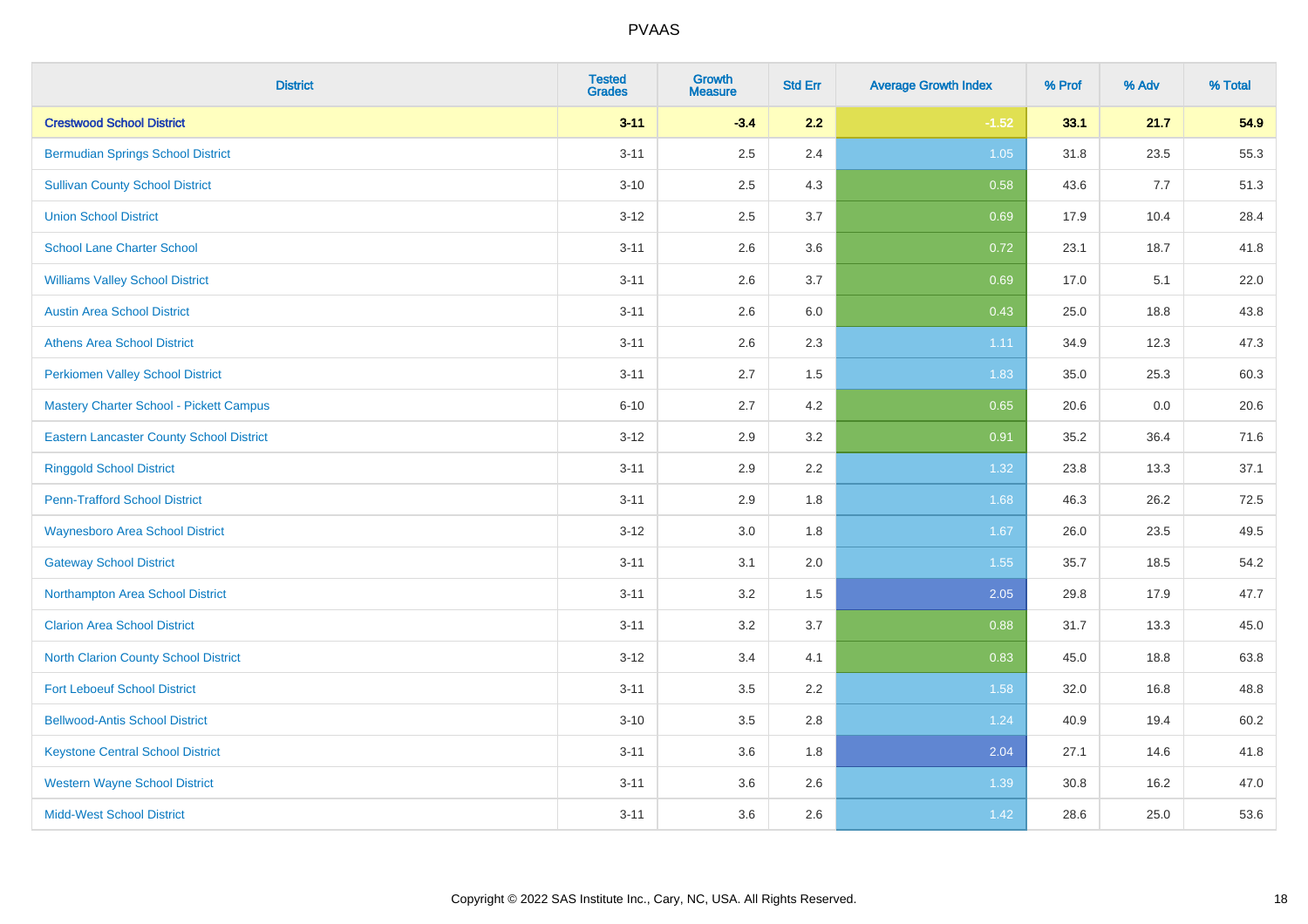| <b>District</b>                                    | <b>Tested</b><br><b>Grades</b> | <b>Growth</b><br><b>Measure</b> | <b>Std Err</b> | <b>Average Growth Index</b> | % Prof | % Adv | % Total |
|----------------------------------------------------|--------------------------------|---------------------------------|----------------|-----------------------------|--------|-------|---------|
| <b>Crestwood School District</b>                   | $3 - 11$                       | $-3.4$                          | 2.2            | $-1.52$                     | 33.1   | 21.7  | 54.9    |
| <b>Sharpsville Area School District</b>            | $3 - 11$                       | 3.8                             | 3.7            | 1.04                        | 41.1   | 23.2  | 64.3    |
| <b>Newport School District</b>                     | $3 - 12$                       | 3.8                             | 3.3            | 1.17                        | 38.8   | 10.4  | 49.2    |
| Northeastern York School District                  | $3 - 11$                       | 3.8                             | 1.8            | 2.11                        | 32.7   | 21.0  | 53.7    |
| <b>Spring Grove Area School District</b>           | $3 - 11$                       | 3.9                             | 2.0            | 1.90                        | 30.0   | 23.0  | 53.0    |
| Susquehanna Township School District               | $3 - 12$                       | 3.9                             | 2.7            | 1.45                        | 19.0   | 13.1  | 32.0    |
| <b>Southeast Delco School District</b>             | $3 - 10$                       | 3.9                             | 3.5            | 1.12                        | 18.6   | 3.4   | 22.0    |
| <b>Brownsville Area School District</b>            | $3 - 12$                       | 3.9                             | 3.8            | 1.04                        | 22.0   | 8.5   | 30.5    |
| <b>Chestnut Ridge School District</b>              | $3 - 12$                       | 4.0                             | 2.9            | 1.38                        | 33.2   | 11.0  | 44.2    |
| <b>Eastern Lebanon County School District</b>      | $3 - 11$                       | 4.0                             | 2.1            | 1.89                        | 23.5   | 11.5  | 35.0    |
| Philipsburg-Osceola Area School District           | $3 - 11$                       | 4.1                             | 3.0            | 1.37                        | 22.5   | 16.2  | 38.8    |
| <b>Commonwealth Charter Academy Charter School</b> | $3 - 10$                       | 4.2                             | 1.6            | 2.68                        | 27.0   | 15.6  | 42.5    |
| <b>Bloomsburg Area School District</b>             | $3 - 10$                       | 4.3                             | 3.4            | 1.26                        | 36.5   | 20.6  | 57.1    |
| <b>Purchase Line School District</b>               | $3 - 12$                       | 4.3                             | 3.3            | 1.30                        | 32.3   | 9.0   | 41.4    |
| <b>Reading School District</b>                     | $3 - 11$                       | 4.3                             | 1.2            | 3.71                        | 16.8   | 6.0   | 22.8    |
| <b>South Middleton School District</b>             | $3 - 11$                       | 4.4                             | 2.2            | 1.95                        | 31.1   | 16.4  | 47.5    |
| Downingtown Area School District                   | $3 - 11$                       | 4.4                             | 1.1            | 4.06                        | 30.1   | 32.0  | 62.2    |
| Pennsylvania Virtual Charter School                | $3 - 11$                       | 4.4                             | 3.4            | 1.31                        | 29.8   | 21.2  | 51.0    |
| <b>Red Lion Area School District</b>               | $3 - 11$                       | 4.5                             | 1.9            | 2.31                        | 32.3   | 21.5  | 53.8    |
| <b>Mckeesport Area School District</b>             | $3 - 12$                       | 4.6                             | 2.2            | 2.14                        | 21.1   | 4.4   | 25.5    |
| <b>Central Valley School District</b>              | $3 - 10$                       | 4.7                             | 2.6            | 1.83                        | 37.8   | 18.5  | 56.3    |
| East Pennsboro Area School District                | $3 - 11$                       | 4.8                             | 2.1            | 2.26                        | 36.8   | 16.9  | 53.7    |
| <b>Conemaugh Township Area School District</b>     | $3 - 12$                       | 4.8                             | 3.5            | 1.39                        | 30.9   | 27.8  | 58.8    |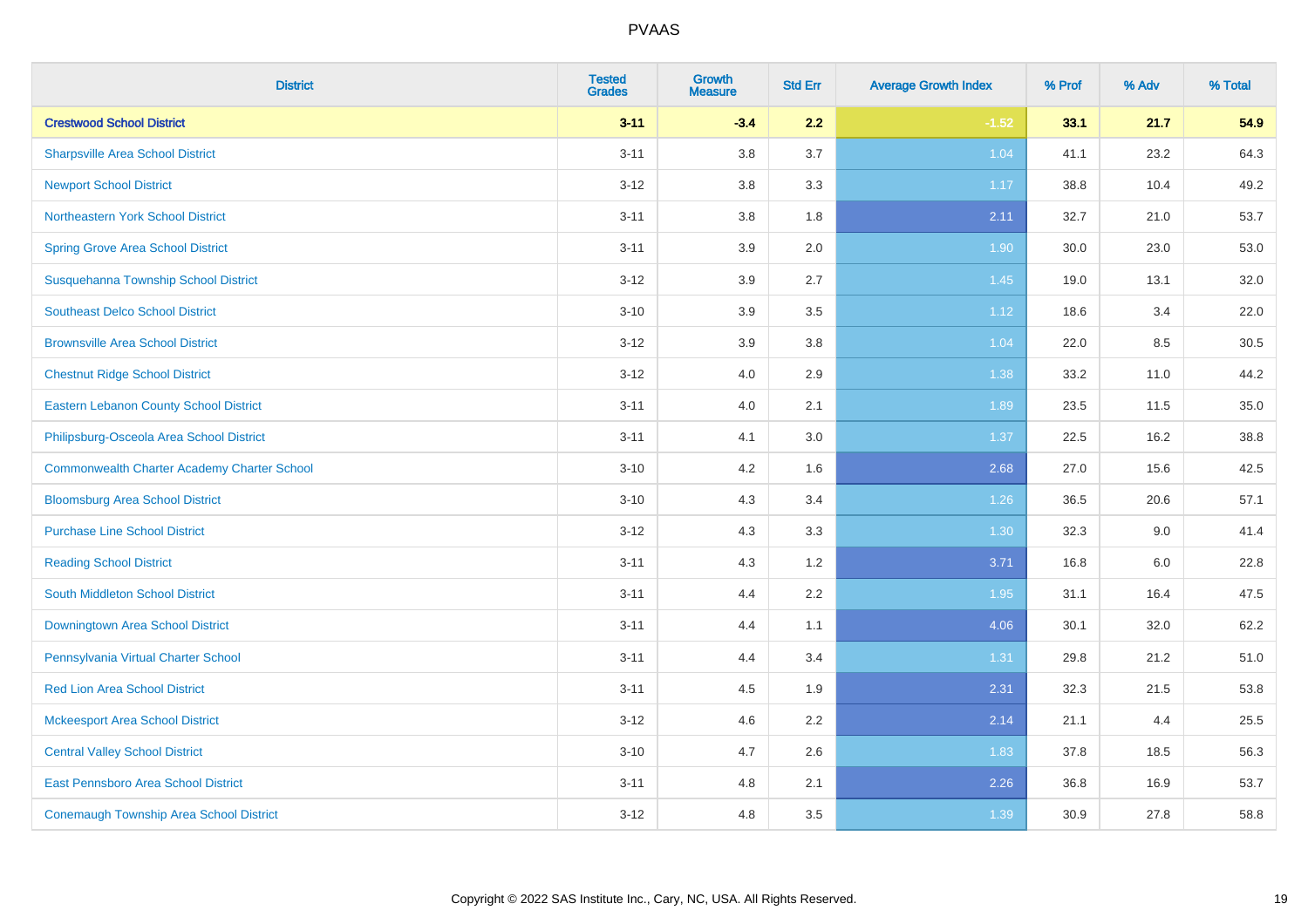| <b>District</b>                                | <b>Tested</b><br><b>Grades</b> | <b>Growth</b><br><b>Measure</b> | <b>Std Err</b> | <b>Average Growth Index</b> | % Prof | % Adv | % Total |
|------------------------------------------------|--------------------------------|---------------------------------|----------------|-----------------------------|--------|-------|---------|
| <b>Crestwood School District</b>               | $3 - 11$                       | $-3.4$                          | 2.2            | $-1.52$                     | 33.1   | 21.7  | 54.9    |
| <b>Wallingford-Swarthmore School District</b>  | $3 - 10$                       | 5.0                             | 2.2            | 2.25                        | 33.3   | 37.1  | 70.4    |
| Johnsonburg Area School District               | $3 - 11$                       | 5.0                             | 3.9            | 1.27                        | 35.5   | 11.8  | 47.4    |
| Aspira Bilingual Cyber Charter School          | $3 - 11$                       | 5.1                             | 5.8            | 0.87                        | 4.8    | 0.0   | 4.8     |
| Hope For Hyndman Charter School                | $3 - 11$                       | 5.1                             | 5.8            | 0.88                        | 14.3   | 7.1   | 21.4    |
| <b>Lower Dauphin School District</b>           | $3 - 11$                       | 5.3                             | 1.8            | 3.03                        | 30.6   | 26.8  | 57.5    |
| <b>Great Valley School District</b>            | $3 - 11$                       | 5.4                             | 2.0            | 2.77                        | 33.8   | 33.5  | 67.3    |
| <b>Galeton Area School District</b>            | $3 - 11$                       | 5.4                             | 5.4            | $1.01$                      | 33.3   | 22.2  | 55.6    |
| <b>Pennsbury School District</b>               | $3 - 11$                       | 5.6                             | 1.3            | 4.38                        | 37.7   | 27.7  | 65.4    |
| <b>Crawford Central School District</b>        | $3 - 11$                       | 5.7                             | 2.1            | 2.71                        | 26.4   | 15.8  | 42.1    |
| <b>Wyalusing Area School District</b>          | $3 - 12$                       | 5.7                             | 3.2            | 1.78                        | 38.6   | 12.9  | 51.4    |
| <b>Upper Perkiomen School District</b>         | $3 - 11$                       | 5.7                             | 1.9            | 3.04                        | 25.4   | 19.9  | 45.4    |
| <b>Sayre Area School District</b>              | $3 - 11$                       | 5.8                             | 3.2            | 1.81                        | 30.3   | 21.0  | 51.3    |
| <b>Smethport Area School District</b>          | $3 - 12$                       | 5.8                             | $3.8\,$        | 1.52                        | 24.6   | 20.0  | 44.6    |
| <b>Brandywine Heights Area School District</b> | $3 - 11$                       | 5.8                             | 2.6            | 2.27                        | 27.7   | 28.6  | 56.2    |
| <b>Halifax Area School District</b>            | $3 - 11$                       | 5.8                             | 3.5            | 1.64                        | 32.1   | 18.9  | 50.9    |
| <b>Salisbury Township School District</b>      | $3 - 11$                       | 5.8                             | 3.6            | 1.62                        | 24.4   | 12.6  | 37.0    |
| Huntingdon Area School District                | $3 - 11$                       | 5.8                             | 2.6            | 2.28                        | 27.8   | 17.4  | 45.2    |
| <b>Donegal School District</b>                 | $3 - 12$                       | 5.9                             | 2.2            | 2.72                        | 34.1   | 23.1  | 57.2    |
| Saint Marys Area School District               | $3 - 11$                       | $6.0\,$                         | 2.2            | 2.69                        | 35.4   | 18.3  | 53.7    |
| South Fayette Township School District         | $3 - 11$                       | 6.0                             | 1.8            | 3.33                        | 32.2   | 38.3  | 70.5    |
| <b>Hazleton Area School District</b>           | $3 - 11$                       | $6.0\,$                         | 1.6            | 3.85                        | 20.5   | 9.0   | 29.5    |
| <b>Penncrest School District</b>               | $3 - 11$                       | 6.0                             | 1.9            | 3.24                        | 31.1   | 16.9  | 48.0    |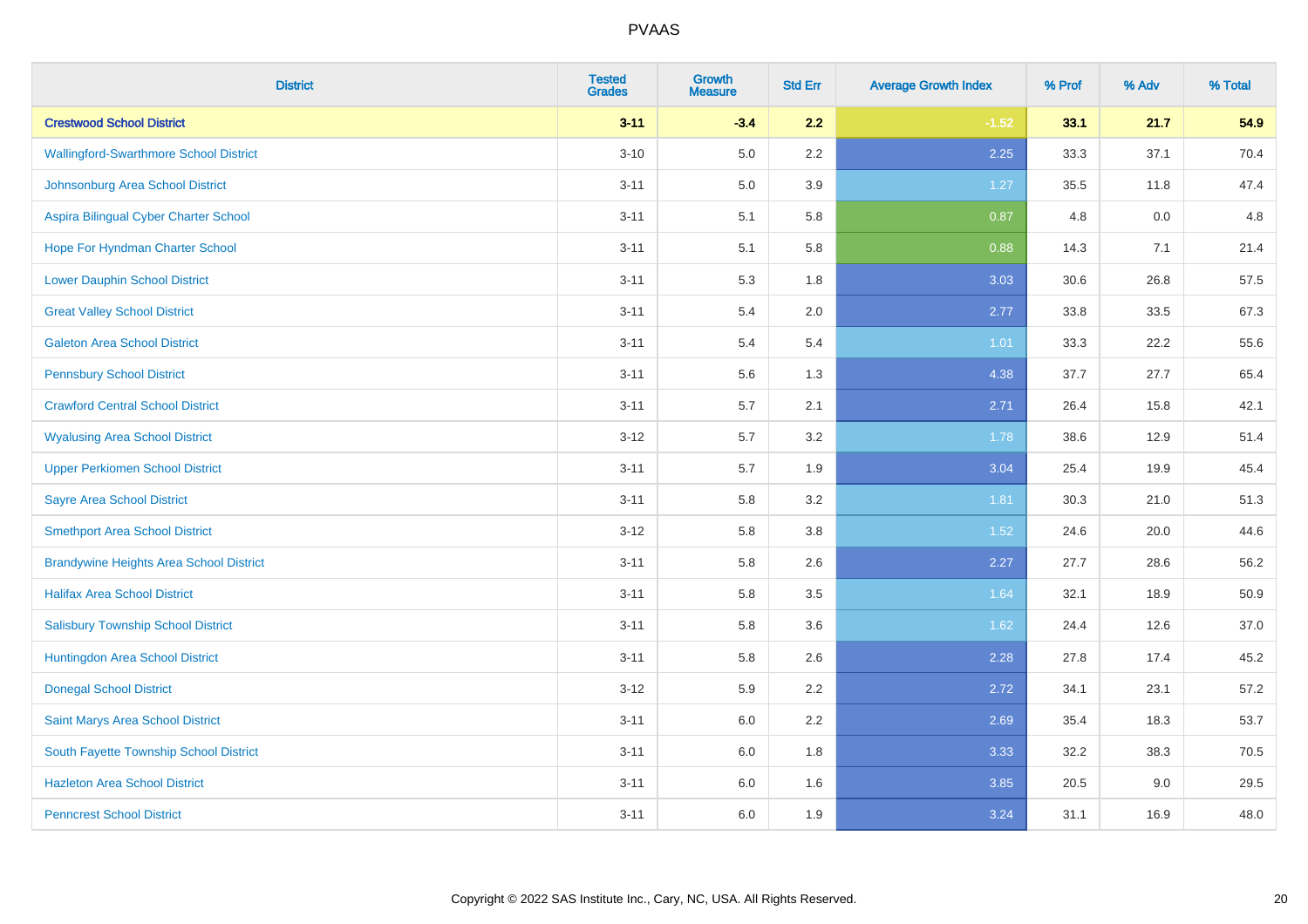| <b>District</b>                                | <b>Tested</b><br><b>Grades</b> | <b>Growth</b><br><b>Measure</b> | <b>Std Err</b> | <b>Average Growth Index</b> | % Prof | % Adv | % Total |
|------------------------------------------------|--------------------------------|---------------------------------|----------------|-----------------------------|--------|-------|---------|
| <b>Crestwood School District</b>               | $3 - 11$                       | $-3.4$                          | 2.2            | $-1.52$                     | 33.1   | 21.7  | 54.9    |
| <b>Multicultural Academy Charter School</b>    | $9 - 11$                       | 6.0                             | 3.4            | 1.77                        | 12.3   | 0.0   | 12.3    |
| Northern Lehigh School District                | $3-12$                         | 6.1                             | 2.5            | 2.42                        | 21.4   | 18.0  | 39.3    |
| <b>South Butler County School District</b>     | $3 - 10$                       | 6.3                             | 2.2            | 2.80                        | 37.8   | 19.2  | 57.0    |
| <b>United School District</b>                  | $3 - 11$                       | 6.3                             | 3.3            | 1.89                        | 38.8   | 16.3  | 55.0    |
| <b>Easton Area School District</b>             | $3-12$                         | 6.3                             | 1.3            | 4.91                        | 24.1   | 13.0  | 37.1    |
| <b>Bedford Area School District</b>            | $3 - 11$                       | 6.4                             | 2.4            | 2.68                        | 31.0   | 20.6  | 51.6    |
| People For People Charter School               | $3 - 12$                       | 6.4                             | 5.6            | 1.15                        | 2.4    | 0.0   | 2.4     |
| <b>Tamaqua Area School District</b>            | $3-12$                         | 6.5                             | 2.4            | 2.72                        | 34.3   | 17.5  | 51.8    |
| <b>Port Allegany School District</b>           | $3 - 11$                       | 6.5                             | 3.7            | 1.74                        | 26.4   | 11.3  | 37.7    |
| 21st Century Cyber Charter School              | $6 - 12$                       | 6.6                             | 2.1            | 3.16                        | 29.0   | 21.8  | 50.8    |
| <b>Mars Area School District</b>               | $3 - 10$                       | 6.6                             | 1.9            | 3.45                        | 36.7   | 32.4  | 69.1    |
| <b>Mastery Charter School - Hardy Williams</b> | $3 - 11$                       | 6.6                             | 3.0            | 2.21                        | 24.7   | 1.2   | 25.9    |
| <b>Bellefonte Area School District</b>         | $3 - 11$                       | 6.7                             | 2.0            | 3.34                        | 28.8   | 21.5  | 50.2    |
| <b>Abington Heights School District</b>        | $3 - 11$                       | 6.7                             | 1.7            | 4.00                        | 33.8   | 31.7  | 65.5    |
| Pennsylvania Distance Learning Charter School  | $3 - 12$                       | 6.8                             | 3.4            | 1.99                        | 19.8   | 6.2   | 25.9    |
| <b>Northern Potter School District</b>         | $3-12$                         | 6.8                             | 4.6            | 1.48                        | 30.6   | 11.1  | 41.7    |
| Northern Tioga School District                 | $3-12$                         | 6.8                             | 2.6            | 2.64                        | 25.0   | 16.9  | 41.9    |
| <b>Brookville Area School District</b>         | $3 - 11$                       | 6.8                             | 3.1            | 2.19                        | 46.1   | 14.6  | 60.7    |
| <b>Ephrata Area School District</b>            | $3 - 11$                       | 6.8                             | 1.7            | 4.08                        | 31.6   | 17.1  | 48.8    |
| <b>Muncy School District</b>                   | $3 - 11$                       | 6.9                             | 3.3            | 2.12                        | 37.6   | 18.8  | 56.4    |
| <b>William Penn School District</b>            | $3 - 12$                       | 7.0                             | 1.9            | 3.61                        | 14.0   | 7.2   | 21.3    |
| <b>Bentworth School District</b>               | $3 - 11$                       | 7.0                             | 3.0            | 2.36                        | 26.6   | 17.0  | 43.6    |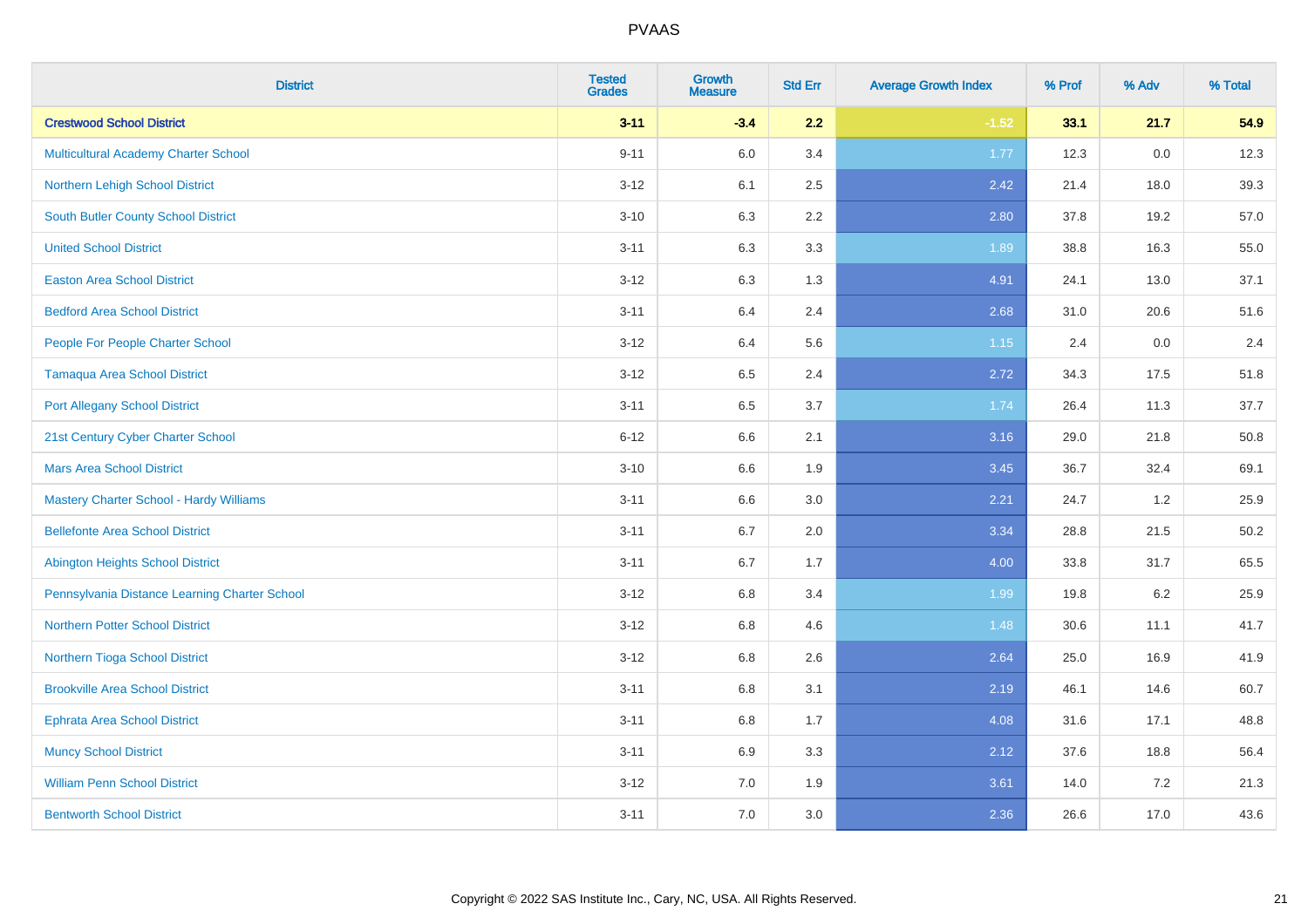| <b>District</b>                               | <b>Tested</b><br><b>Grades</b> | Growth<br><b>Measure</b> | <b>Std Err</b> | <b>Average Growth Index</b> | % Prof | % Adv | % Total |
|-----------------------------------------------|--------------------------------|--------------------------|----------------|-----------------------------|--------|-------|---------|
| <b>Crestwood School District</b>              | $3 - 11$                       | $-3.4$                   | 2.2            | $-1.52$                     | 33.1   | 21.7  | 54.9    |
| Leechburg Area School District                | $3 - 11$                       | 7.0                      | 3.9            | 1.79                        | 37.7   | 4.9   | 42.6    |
| <b>Penn Manor School District</b>             | $3 - 11$                       | 7.1                      | 1.5            | 4.82                        | 26.7   | 20.5  | 47.2    |
| <b>Elizabethtown Area School District</b>     | $3 - 12$                       | 7.1                      | 1.7            | 4.19                        | 36.4   | 27.6  | 64.0    |
| <b>Esperanza Cyber Charter School</b>         | $3 - 11$                       | 7.1                      | 6.1            | 1.15                        | 8.8    | 2.9   | 11.8    |
| <b>Conrad Weiser Area School District</b>     | $3 - 11$                       | 7.1                      | 2.1            | 3.34                        | 28.2   | 14.4  | 42.6    |
| Dr Robert Ketterer Charter School Inc         | $6 - 12$                       | 7.1                      | 4.3            | 1.66                        | 7.3    | 1.7   | 9.0     |
| <b>Dover Area School District</b>             | $3 - 12$                       | 7.1                      | 1.9            | 3.78                        | 33.0   | 18.7  | 51.7    |
| <b>Phoenixville Area School District</b>      | $3 - 11$                       | 7.3                      | 1.8            | 3.96                        | 32.3   | 27.6  | 59.8    |
| <b>York Suburban School District</b>          | $3 - 11$                       | 7.4                      | 2.1            | 3.55                        | 24.9   | 31.2  | 56.1    |
| <b>Pennridge School District</b>              | $3 - 10$                       | 7.4                      | 1.5            | 5.10                        | 32.0   | 27.6  | 59.6    |
| <b>Hampton Township School District</b>       | $3 - 11$                       | 7.4                      | 2.0            | 3.79                        | 37.9   | 39.2  | 77.0    |
| <b>Radnor Township School District</b>        | $3 - 12$                       | 7.5                      | 1.9            | 4.03                        | 33.0   | 38.3  | 71.3    |
| <b>Stroudsburg Area School District</b>       | $3 - 11$                       | 7.5                      | 1.6            | 4.70                        | 30.4   | 18.3  | 48.7    |
| <b>Bald Eagle Area School District</b>        | $3 - 11$                       | 7.6                      | 2.5            | 3.00                        | 31.6   | 15.6  | 47.3    |
| <b>Conewago Valley School District</b>        | $3 - 12$                       | 7.6                      | 1.7            | 4.46                        | 41.3   | 19.4  | 60.6    |
| <b>Avon Grove School District</b>             | $3 - 10$                       | 7.6                      | 1.4            | 5.29                        | 33.7   | 33.2  | 67.0    |
| <b>Juniata County School District</b>         | $3 - 12$                       | 7.7                      | 2.0            | 3.81                        | 22.9   | 18.9  | 41.8    |
| <b>Palisades School District</b>              | $3 - 11$                       | 7.7                      | 2.9            | 2.66                        | 27.8   | 20.3  | 48.1    |
| <b>Keystone School District</b>               | $3 - 11$                       | 7.8                      | 5.7            | 1.37                        | 35.0   | 45.0  | 80.0    |
| <b>Glendale School District</b>               | $3 - 10$                       | 7.9                      | 3.5            | 2.25                        | 42.6   | 9.3   | 51.8    |
| <b>Mastery Charter School - Thomas Campus</b> | $3 - 10$                       | 7.9                      | 5.7            | 1.39                        | 12.5   | 0.0   | 12.5    |
| Pennsylvania Leadership Charter School        | $3 - 11$                       | 8.0                      | 1.9            | 4.22                        | 33.1   | 27.8  | 60.9    |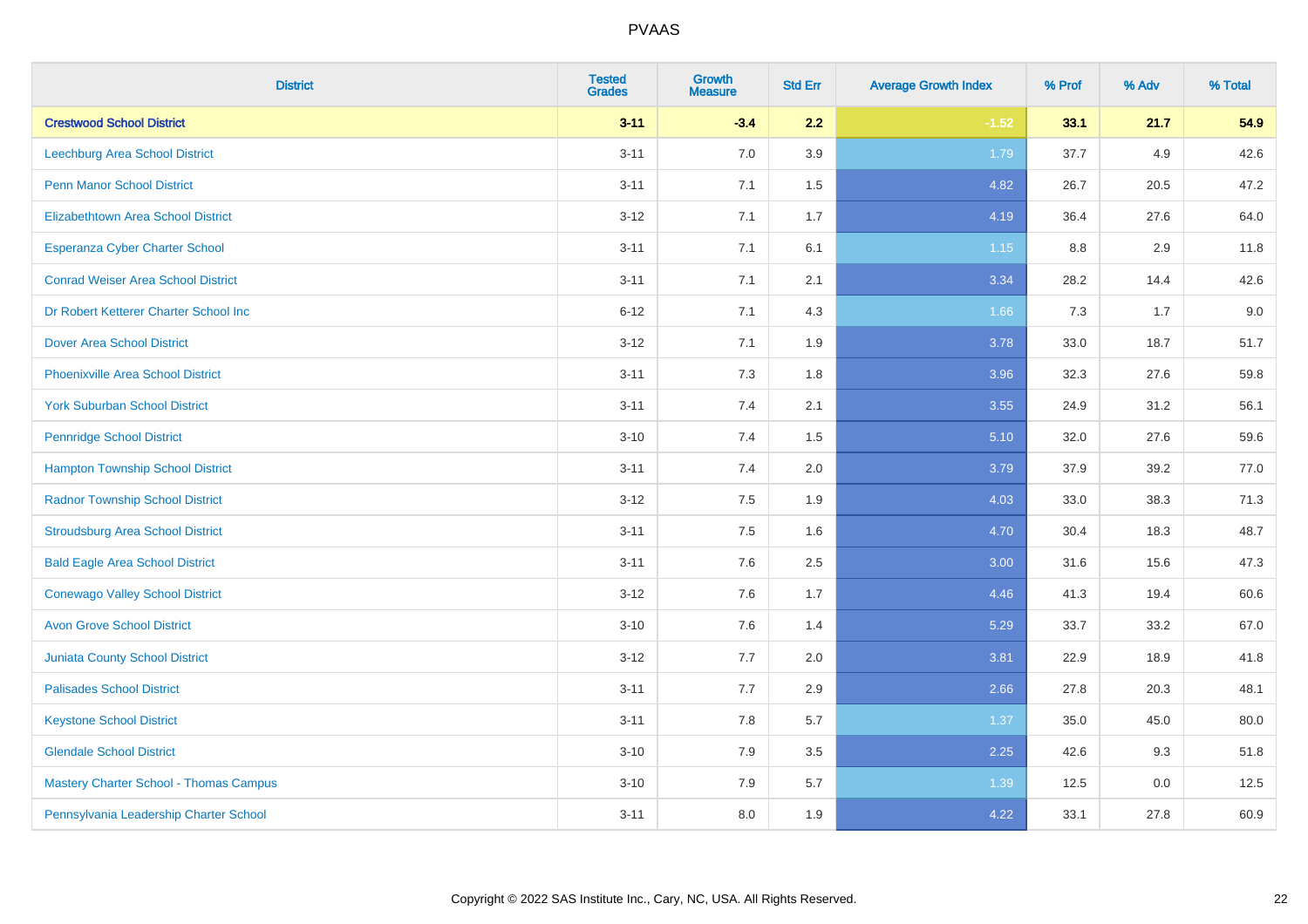| <b>District</b>                                | <b>Tested</b><br><b>Grades</b> | <b>Growth</b><br><b>Measure</b> | <b>Std Err</b> | <b>Average Growth Index</b> | % Prof | % Adv | % Total |
|------------------------------------------------|--------------------------------|---------------------------------|----------------|-----------------------------|--------|-------|---------|
| <b>Crestwood School District</b>               | $3 - 11$                       | $-3.4$                          | 2.2            | $-1.52$                     | 33.1   | 21.7  | 54.9    |
| <b>Dallas School District</b>                  | $3 - 11$                       | 8.1                             | 2.1            | 3.87                        | 32.4   | 22.4  | 54.8    |
| <b>Benton Area School District</b>             | $3 - 10$                       | 8.1                             | 4.0            | 2.01                        | 35.7   | 28.6  | 64.3    |
| <b>Cornwall-Lebanon School District</b>        | $3 - 11$                       | 8.2                             | 1.6            | 5.24                        | 28.0   | 20.5  | 48.6    |
| <b>Blue Ridge School District</b>              | $3 - 11$                       | 8.3                             | 3.7            | 2.24                        | 29.6   | 9.3   | 38.9    |
| <b>Fairview School District</b>                | $3 - 11$                       | 8.3                             | 2.4            | 3.43                        | 41.9   | 34.9  | 76.7    |
| <b>Canton Area School District</b>             | $3 - 11$                       | 8.4                             | 2.9            | 2.92                        | 13.8   | 23.0  | 36.8    |
| Northern York County School District           | $3 - 11$                       | 8.4                             | 1.8            | 4.63                        | 24.3   | 23.1  | 47.4    |
| <b>Neshaminy School District</b>               | $3 - 11$                       | 8.6                             | 1.3            | 6.56                        | 31.3   | 23.9  | 55.2    |
| Oil City Area School District                  | $3 - 11$                       | 8.6                             | 2.4            | 3.56                        | 29.1   | 13.1  | 42.2    |
| <b>West Allegheny School District</b>          | $3 - 12$                       | 8.6                             | 2.0            | 4.34                        | 37.3   | 27.2  | 64.5    |
| <b>Lower Moreland Township School District</b> | $3 - 11$                       | 8.7                             | 2.0            | 4.35                        | 38.2   | 33.2  | 71.4    |
| <b>Tredyffrin-Easttown School District</b>     | $3 - 10$                       | 8.7                             | 2.4            | 3.57                        | 35.2   | 35.8  | 71.0    |
| <b>Homer-Center School District</b>            | $3 - 11$                       | 8.8                             | 3.5            | 2.53                        | 38.0   | 17.7  | 55.8    |
| <b>Kane Area School District</b>               | $3 - 10$                       | 8.8                             | 2.9            | 3.07                        | 31.4   | 19.8  | 51.2    |
| <b>Wallenpaupack Area School District</b>      | $3 - 11$                       | $8.8\,$                         | 2.1            | 4.28                        | 28.5   | 18.9  | 47.4    |
| <b>East Penn School District</b>               | $3 - 11$                       | 8.9                             | 1.2            | 7.61                        | 32.8   | 26.4  | 59.2    |
| <b>Spring Cove School District</b>             | $3 - 11$                       | 9.1                             | 2.4            | 3.77                        | 31.8   | 25.4  | 57.1    |
| <b>Millcreek Township School District</b>      | $3 - 11$                       | 9.1                             | 1.4            | 6.61                        | 34.5   | 30.1  | 64.6    |
| <b>Pine-Richland School District</b>           | $3 - 11$                       | 9.3                             | 1.7            | 5.56                        | 42.3   | 35.8  | 78.1    |
| <b>Valley View School District</b>             | $3 - 11$                       | 9.3                             | 2.2            | 4.18                        | 26.6   | 23.1  | 49.7    |
| <b>Kutztown Area School District</b>           | $3 - 12$                       | 9.3                             | 2.8            | 3.34                        | 38.5   | 14.6  | 53.2    |
| <b>Apollo-Ridge School District</b>            | $3 - 12$                       | 9.5                             | 3.0            | 3.23                        | 34.0   | 9.4   | 43.4    |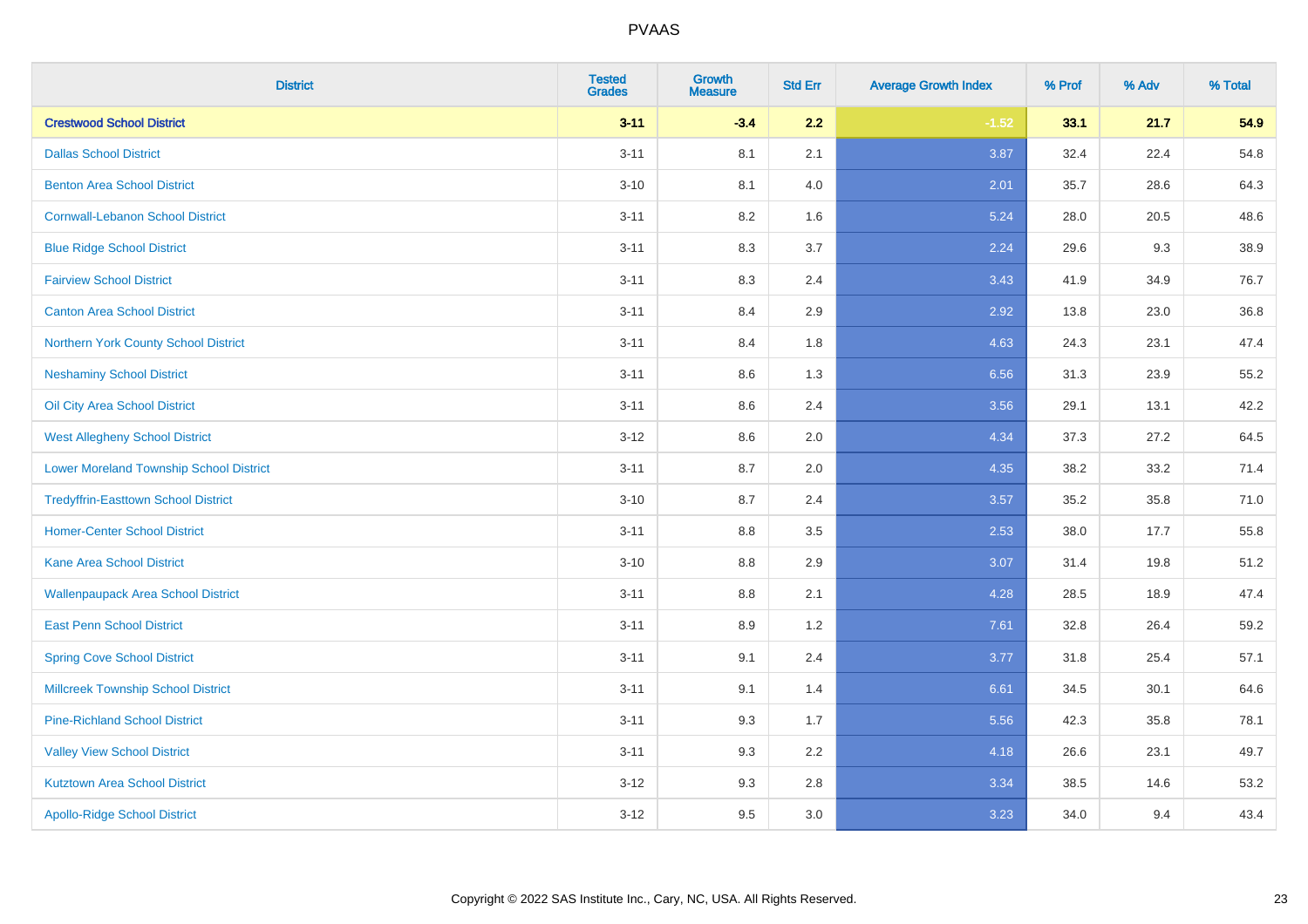| <b>District</b>                          | <b>Tested</b><br><b>Grades</b> | <b>Growth</b><br><b>Measure</b> | <b>Std Err</b> | <b>Average Growth Index</b> | % Prof | % Adv | % Total |
|------------------------------------------|--------------------------------|---------------------------------|----------------|-----------------------------|--------|-------|---------|
| <b>Crestwood School District</b>         | $3 - 11$                       | $-3.4$                          | 2.2            | $-1.52$                     | 33.1   | 21.7  | 54.9    |
| <b>Avon Grove Charter School</b>         | $3 - 11$                       | 9.8                             | 3.1            | 3.18                        | 32.4   | 26.0  | 58.4    |
| <b>Armstrong School District</b>         | $3 - 11$                       | 9.8                             | 1.6            | 6.22                        | 32.8   | 24.6  | 57.4    |
| <b>Oswayo Valley School District</b>     | $3 - 12$                       | 9.9                             | 5.1            | 1.93                        | 26.5   | 44.1  | 70.6    |
| <b>Fleetwood Area School District</b>    | $3 - 10$                       | 10.4                            | 2.0            | 5.19                        | 31.7   | 25.8  | 57.5    |
| <b>Warrior Run School District</b>       | $3 - 11$                       | 10.5                            | 2.7            | 3.86                        | 34.1   | 16.8  | 50.9    |
| <b>Manheim Township School District</b>  | $3-12$                         | 10.9                            | 1.5            | 7.51                        | 30.9   | 31.0  | 61.9    |
| <b>Methacton School District</b>         | $3 - 11$                       | 11.0                            | 1.6            | 6.94                        | 36.0   | 33.6  | 69.6    |
| <b>West Perry School District</b>        | $3 - 11$                       | 11.0                            | 2.3            | 4.76                        | 26.9   | 20.5  | 47.4    |
| Lampeter-Strasburg School District       | $3 - 12$                       | 11.0                            | 1.9            | 5.69                        | 35.4   | 32.3  | 67.7    |
| <b>Wilmington Area School District</b>   | $3 - 11$                       | 11.1                            | 3.3            | 3.37                        | 29.8   | 26.2  | 56.0    |
| <b>Belle Vernon Area School District</b> | $3 - 11$                       | 11.1                            | 2.3            | 4.88                        | 31.6   | 25.4  | 57.1    |
| <b>Steel Valley School District</b>      | $3 - 11$                       | 11.1                            | 3.3            | 3.33                        | 34.8   | 10.1  | 44.9    |
| <b>Upper Darby School District</b>       | $3 - 12$                       | 11.2                            | 1.4            | 8.28                        | 23.8   | 11.8  | 35.6    |
| <b>Greenwood School District</b>         | $3 - 11$                       | 11.3                            | 3.6            | 3.14                        | 31.2   | 32.8  | 63.9    |
| <b>Franklin Regional School District</b> | $3 - 11$                       | 11.3                            | 1.8            | 6.13                        | 30.0   | 35.0  | 65.0    |
| <b>Lehighton Area School District</b>    | $3 - 11$                       | 11.4                            | 2.4            | 4.84                        | 30.5   | 24.9  | 55.3    |
| <b>Line Mountain School District</b>     | $3 - 11$                       | 11.7                            | 3.9            | 3.01                        | 40.4   | 42.3  | 82.7    |
| <b>Whitehall-Coplay School District</b>  | $3 - 11$                       | 11.8                            | 1.7            | 7.06                        | 32.3   | 21.7  | 54.0    |
| <b>Indiana Area School District</b>      | $3 - 11$                       | 12.0                            | 2.0            | 5.98                        | 30.0   | 30.4  | 60.3    |
| <b>Blue Mountain School District</b>     | $3 - 10$                       | 12.2                            | 2.1            | 5.81                        | 30.7   | 26.1  | 56.8    |
| <b>Quaker Valley School District</b>     | $3 - 11$                       | 12.2                            | 2.5            | 4.90                        | 39.5   | 26.4  | 65.9    |
| <b>Montrose Area School District</b>     | $3 - 10$                       | 12.3                            | 2.8            | 4.41                        | 37.8   | 28.9  | 66.7    |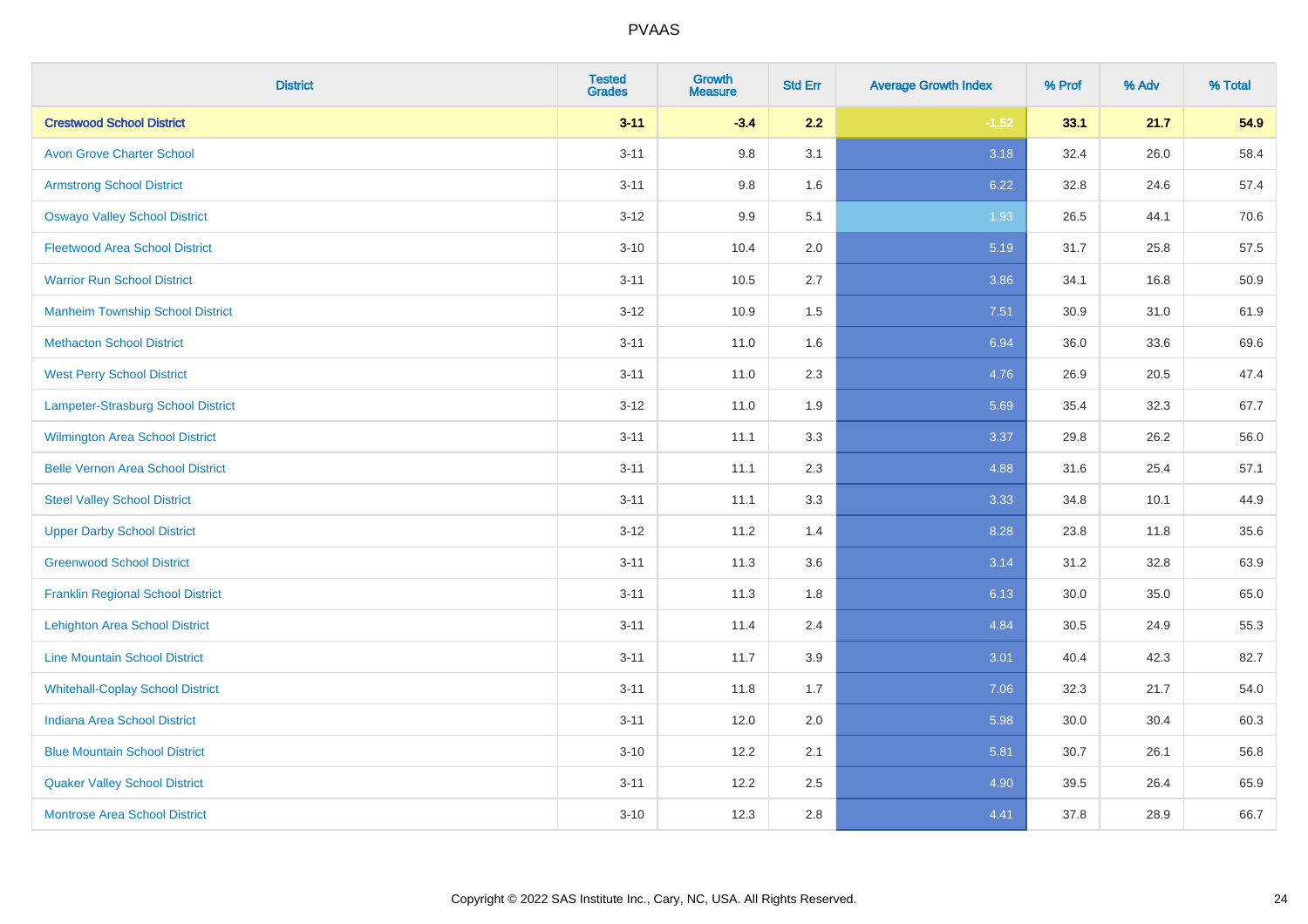| <b>District</b>                                 | <b>Tested</b><br><b>Grades</b> | <b>Growth</b><br><b>Measure</b> | <b>Std Err</b> | <b>Average Growth Index</b> | % Prof | % Adv | % Total |
|-------------------------------------------------|--------------------------------|---------------------------------|----------------|-----------------------------|--------|-------|---------|
| <b>Crestwood School District</b>                | $3 - 11$                       | $-3.4$                          | 2.2            | $-1.52$                     | 33.1   | 21.7  | 54.9    |
| <b>Mifflin County School District</b>           | $3 - 11$                       | 12.3                            | 1.6            | 7.69                        | 35.1   | 15.1  | 50.3    |
| <b>Cocalico School District</b>                 | $3 - 11$                       | 12.3                            | 1.9            | 6.48                        | 28.2   | 32.3  | 60.5    |
| Allegheny-Clarion Valley School District        | $3 - 10$                       | 12.3                            | 4.1            | 3.03                        | 33.3   | 19.0  | 52.4    |
| <b>Manheim Central School District</b>          | $3 - 11$                       | 12.8                            | 2.0            | 6.52                        | 27.8   | 35.4  | 63.2    |
| Pen Argyl Area School District                  | $3 - 12$                       | 12.8                            | 2.5            | 5.10                        | 28.5   | 23.8  | 52.3    |
| <b>Central York School District</b>             | $3 - 12$                       | 12.9                            | 1.5            | 8.64                        | 31.4   | 24.1  | 55.5    |
| <b>Laurel School District</b>                   | $3 - 11$                       | 13.0                            | 3.1            | 4.19                        | 30.3   | 15.7  | 46.1    |
| North Pocono School District                    | $3 - 11$                       | 13.1                            | 3.7            | 3.54                        | 31.4   | 33.3  | 64.7    |
| <b>Maritime Academy Charter School</b>          | $3 - 10$                       | 13.2                            | 3.1            | 4.29                        | 24.0   | 1.3   | 25.3    |
| <b>Lakeland School District</b>                 | $3 - 11$                       | 13.3                            | 2.8            | 4.80                        | 22.2   | 21.2  | 43.4    |
| <b>Tuscarora School District</b>                | $3 - 11$                       | 13.4                            | 2.2            | 6.20                        | 37.1   | 26.3  | 63.4    |
| <b>Hempfield School District</b>                | $3 - 11$                       | 13.4                            | 1.3            | 10.53                       | 29.9   | 36.8  | 66.7    |
| <b>Harbor Creek School District</b>             | $3 - 11$                       | 13.4                            | 2.3            | 5.80                        | 34.5   | 40.7  | 75.2    |
| <b>Council Rock School District</b>             | $3 - 11$                       | 13.5                            | 1.1            | 12.27                       | 32.0   | 35.4  | 67.4    |
| <b>Iroquois School District</b>                 | $3 - 11$                       | 13.6                            | 2.8            | 4.83                        | 33.3   | 16.0  | 49.4    |
| <b>Upper Saint Clair School District</b>        | $3 - 11$                       | 13.8                            | 1.8            | 7.86                        | 32.2   | 44.5  | 76.7    |
| <b>Upper Merion Area School District</b>        | $3 - 11$                       | 14.0                            | 2.0            | 7.15                        | 34.4   | 32.6  | 67.0    |
| <b>Hermitage School District</b>                | $3 - 12$                       | 14.0                            | 2.5            | 5.59                        | 34.0   | 27.0  | 61.0    |
| <b>Peters Township School District</b>          | $3 - 11$                       | 14.1                            | 1.7            | 8.16                        | 35.2   | 41.6  | 76.8    |
| Penns Valley Area School District               | $3 - 12$                       | 14.1                            | 2.6            | 5.33                        | 29.6   | 23.3  | 52.9    |
| Capital Area School for the Arts Charter School | $9 - 11$                       | 14.2                            | 4.5            | 3.13                        | 27.5   | 30.0  | 57.5    |
| <b>Agora Cyber Charter School</b>               | $3 - 11$                       | 14.6                            | 2.4            | 6.03                        | 24.7   | 19.5  | 44.2    |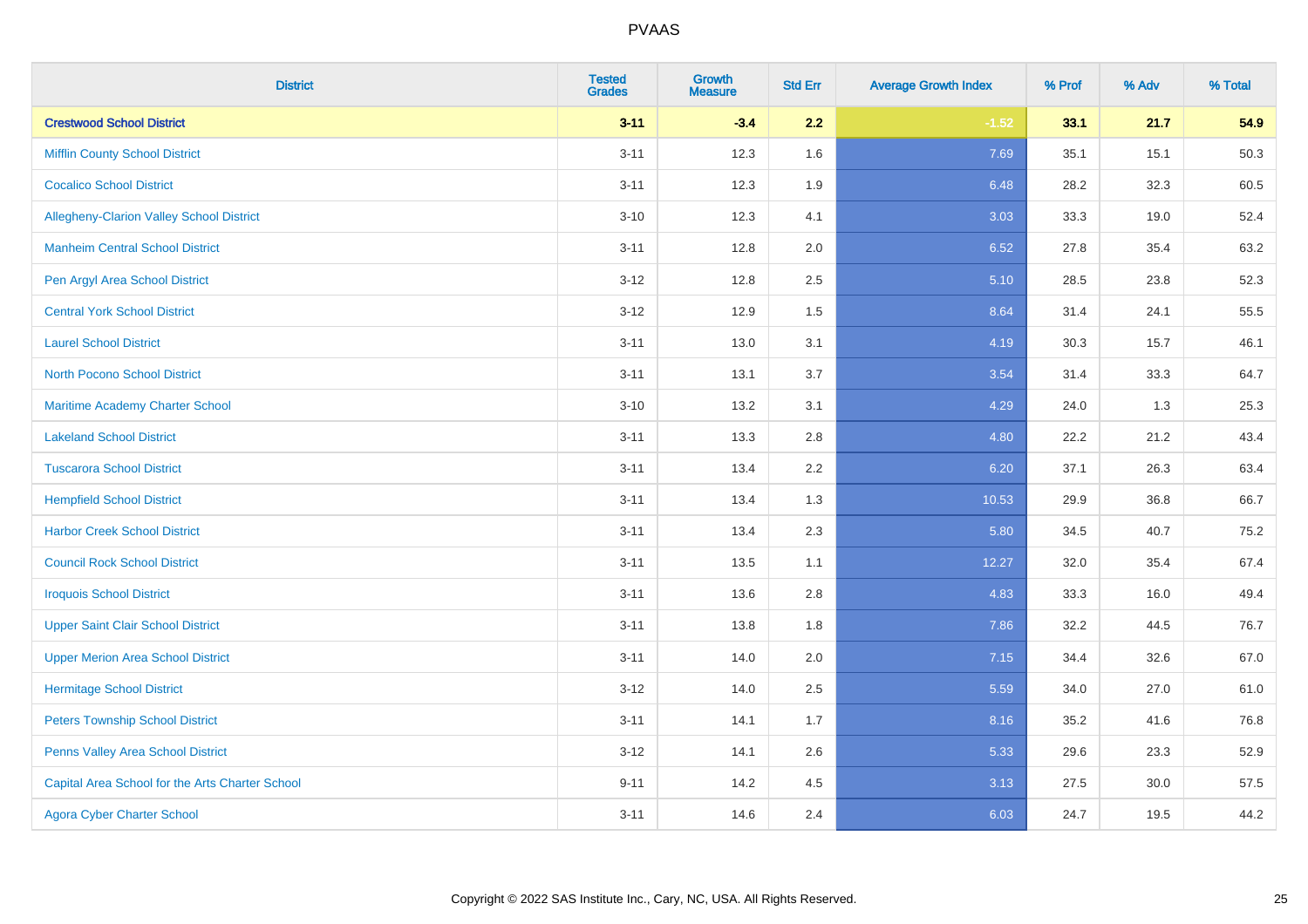| <b>District</b>                               | <b>Tested</b><br><b>Grades</b> | <b>Growth</b><br><b>Measure</b> | <b>Std Err</b> | <b>Average Growth Index</b> | % Prof | % Adv | % Total |
|-----------------------------------------------|--------------------------------|---------------------------------|----------------|-----------------------------|--------|-------|---------|
| <b>Crestwood School District</b>              | $3 - 11$                       | $-3.4$                          | 2.2            | $-1.52$                     | 33.1   | 21.7  | 54.9    |
| <b>Coudersport Area School District</b>       | $3 - 11$                       | 14.8                            | 3.4            | 4.33                        | 34.7   | 28.0  | 62.7    |
| Lake-Lehman School District                   | $3 - 11$                       | 14.9                            | 2.8            | 5.34                        | 25.8   | 22.5  | 48.3    |
| <b>Southern York County School District</b>   | $3 - 11$                       | 15.5                            | 1.8            | 8.48                        | 37.6   | 29.2  | 66.8    |
| <b>Central Bucks School District</b>          | $3 - 11$                       | 15.5                            | 0.9            | 17.94                       | 34.8   | 41.4  | 76.2    |
| <b>Delaware Valley School District</b>        | $3 - 11$                       | 15.7                            | 1.6            | 9.62                        | 36.7   | 32.1  | 68.8    |
| <b>Punxsutawney Area School District</b>      | $3 - 11$                       | 15.8                            | 2.7            | 5.83                        | 18.6   | 29.0  | 47.6    |
| <b>Unionville-Chadds Ford School District</b> | $3 - 11$                       | 15.8                            | 1.7            | 9.12                        | 31.2   | 48.0  | 79.2    |
| Palmyra Area School District                  | $3 - 11$                       | 16.2                            | 1.8            | 9.02                        | 38.8   | 34.0  | 72.8    |
| <b>Upper Dauphin Area School District</b>     | $3 - 11$                       | 16.5                            | 5.1            | 3.26                        | 37.5   | 26.8  | 64.3    |
| <b>Spring-Ford Area School District</b>       | $3 - 11$                       | 16.6                            | 1.2            | 14.02                       | 30.4   | 45.3  | 75.7    |
| <b>West Branch Area School District</b>       | $3 - 11$                       | 17.0                            | 3.3            | 5.20                        | 47.1   | 19.1  | 66.2    |
| North Penn School District                    | $3 - 11$                       | 17.6                            | 1.0            | 17.53                       | 30.8   | 35.7  | 66.4    |
| <b>Fox Chapel Area School District</b>        | $3 - 11$                       | 17.6                            | 1.9            | 9.47                        | 22.9   | 52.0  | 74.9    |
| <b>Pequea Valley School District</b>          | $3 - 11$                       | 18.0                            | 3.1            | 5.74                        | 29.2   | 37.5  | 66.7    |
| North Allegheny School District               | $3 - 11$                       | 18.0                            | 1.3            | 14.25                       | 30.5   | 42.9  | 73.4    |
| <b>Danville Area School District</b>          | $3 - 11$                       | 18.4                            | 2.6            | 7.19                        | 32.0   | 46.1  | 78.1    |
| <b>Souderton Area School District</b>         | $3 - 11$                       | 18.5                            | 1.4            | 12.86                       | 39.2   | 31.2  | 70.4    |
| <b>Cumberland Valley School District</b>      | $3 - 12$                       | 18.6                            | 1.2            | 15.79                       | 31.3   | 39.2  | 70.5    |
| <b>Lower Merion School District</b>           | $3 - 11$                       | 18.9                            | 1.2            | 15.42                       | 29.4   | 48.6  | 78.0    |
| <b>Saucon Valley School District</b>          | $3 - 11$                       | 18.9                            | 2.2            | 8.48                        | 26.0   | 39.6  | 65.6    |
| <b>Berlin Brothersvalley School District</b>  | $3 - 11$                       | 19.6                            | 4.0            | 4.93                        | 28.3   | 41.3  | 69.6    |
| <b>Dallastown Area School District</b>        | $3 - 11$                       | 19.9                            | 1.4            | 14.14                       | 36.8   | 34.2  | 71.0    |